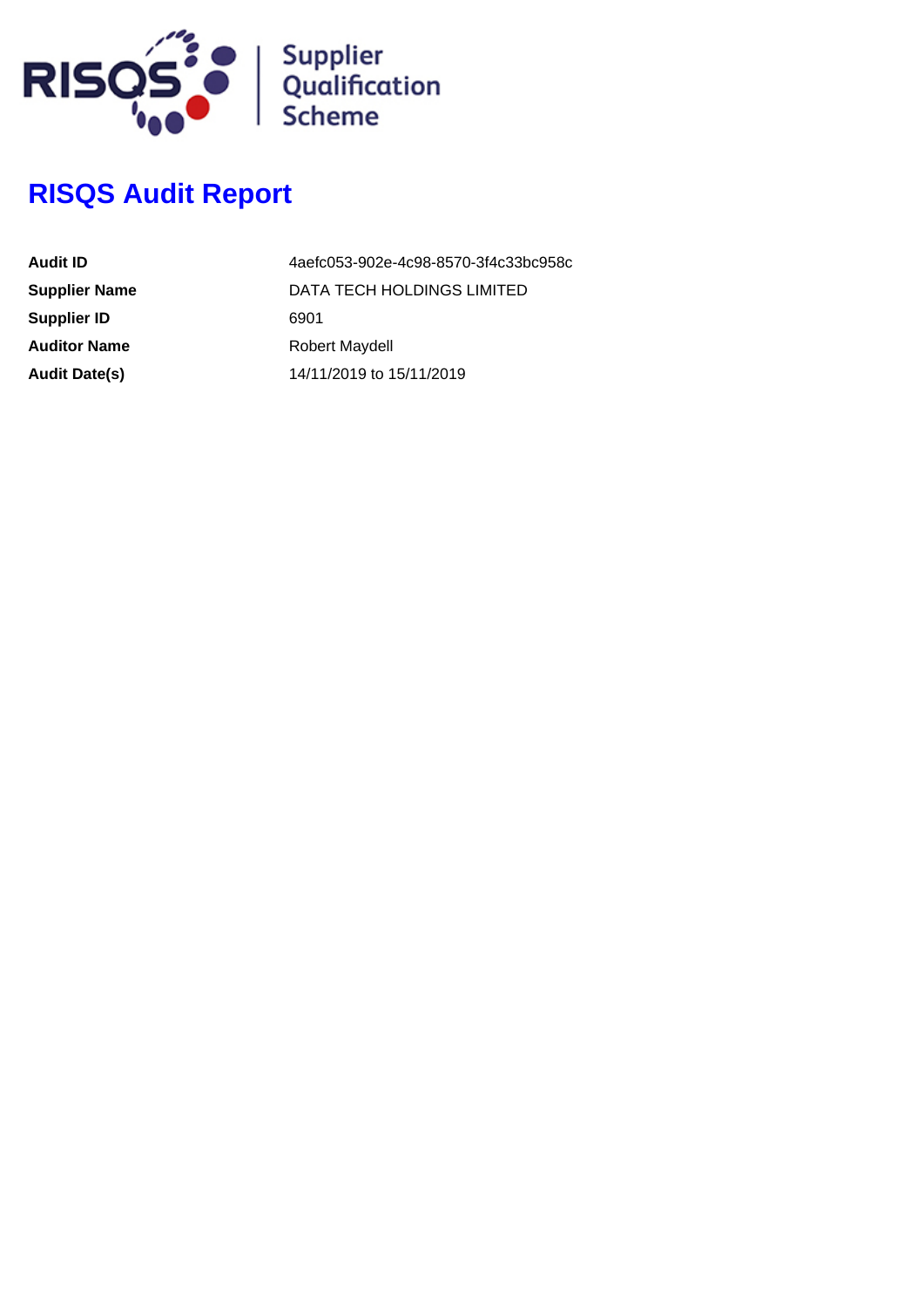

# **Audit Details**

The RISQS Scheme audit for DATA TECH HOLDINGS LIMITED took place between 14/11/2019 and 15/11/2019 and consisted of IMR Sentinel.

The audit was undertaken at:

Unit 4 Gateway Business Centre Tom Cribb Road Woolwich Arsenal SE28 0EZ

# **Audit Scope**

| Initial audit                         |   |
|---------------------------------------|---|
| <b>Periodic audit</b>                 | N |
| <b>Additional audit</b>               | N |
| <b>Condensed IMR for 5* Suppliers</b> | N |
| <b>Re-audit following failure</b>     |   |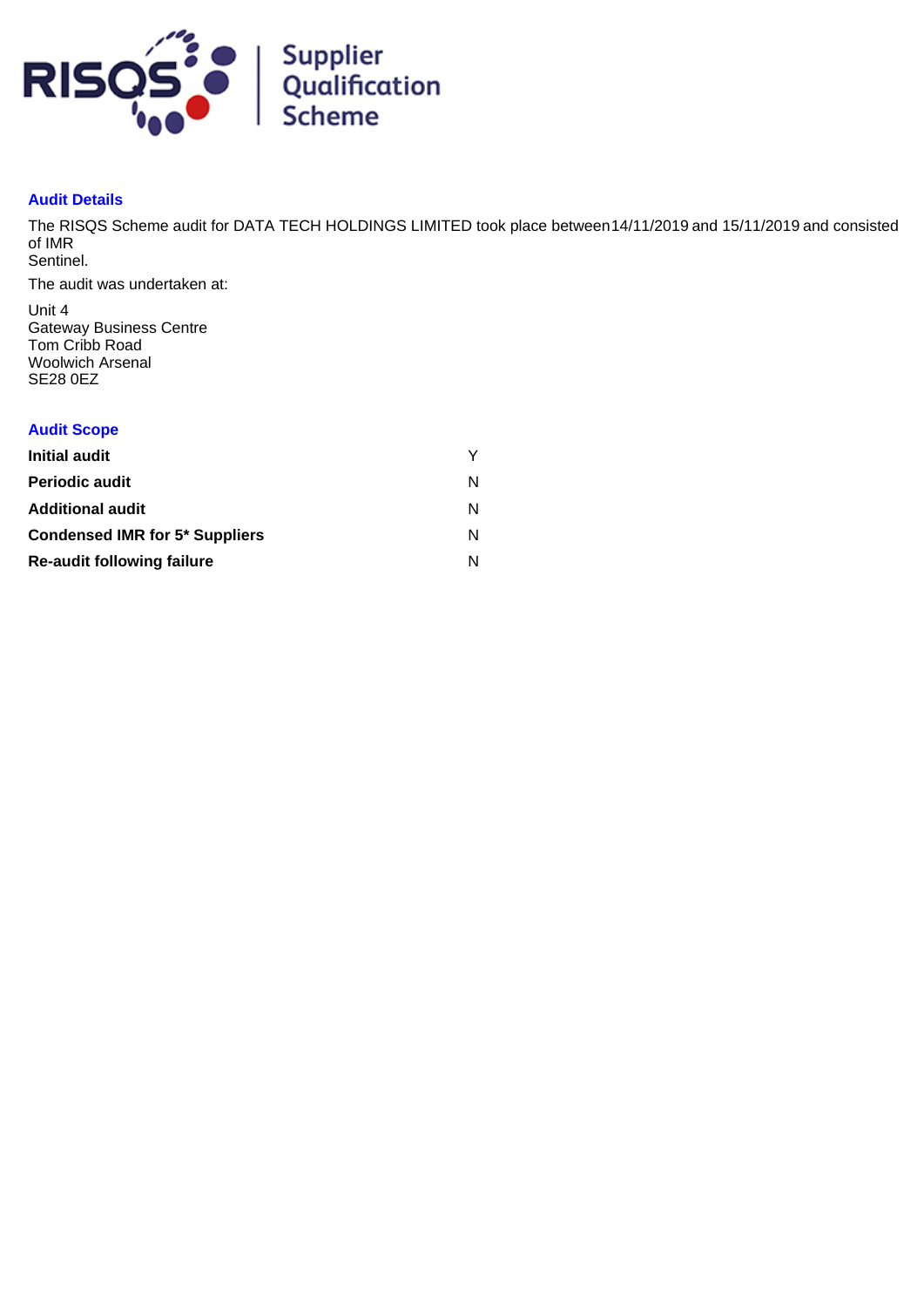

### **Executive Summary**

This was Data Tech Holdings Ltd initial audit against the RISQS Industry Minimum Requirements (IMR) and Sentinel protocols. No non-conformances were identified at the audit.

Audits are based on sampling and there may exist non-conformances and other findings which were not discovered at this audit.

The Company presented an organisational chart which illustrated key roles in relation to Health & Safety, Quality, Environmental and Railway responsibilities. Duties were defined within associated job descriptions, which had been signed by the post holders and deputising arrangements were also in place to demonstrate contingency planning. Competent Health, Safety and Environmental support was provided by an external consultant with a contract in place. The Health & Safety advisor had extensive experience in the rail industry and provided Chartered Membership of IOSH.

The business had a documented Quality Management System certified by a UKAS accredited certification body to ISO 9001:2015, 14001:2015 and most recently 45001:2018. The scope was documented as "Design, installation, testing and commissioning of data, ICT transmission & telecommunications Infrastructure; installation & removals of signalling, communications & power cabling and associated equipment on rail infrastructure; and civil engineering work".

The Company has a management system incorporating a selection of policies, procedures and forms in line with IMR and Sentinel modules. CIRAS Membership was also held by the organisation.

Company Policies including, H&S, Environment, Quality, Alcohol and Drugs and Fatigue Management were endorsed by the Managing Director and were displayed in a public area of the premises. The company are a new supplier although existing staff have many year's experience working on rail infrastructure; at the time of audit the organisation did not have Sentinel access or sponsor staff, therefore no inductions and policy briefings had taken place.

The business demonstrated that it had identified its scope of activities under the Construction (Design Management) Regulations as that of Contractor.

The business demonstrated that it had identified the competencies required for the workforce and undertake periodic performance management within the workforce.

Appropriate arrangements were in place for on-going competence management. The Company operated a skills data base which will be used to manage competency expiry and is condition formatted to alert when training is required.

Processes were in place for establishing a Contract of Sponsorship with each Individual Sentinel Card holder in line with the requirements set out within the Sentinel Scheme Rules, however; at the time of audit the organisation had not sponsored any individuals.

Unannounced drugs & alcohol arrangements were in place and the company demonstrated they had a "For Cause" contract in place with a RISQS assured D&A screening provider.

The Company demonstrated at the time of audit that suitable arrangements for the investigating and reporting of all accidents, incidents, near misses and close calls had been implemented across the business.

The Organisation demonstrated it had occupational health surveillance programmes relative to the size and scope of the organisation.

#### **Audit Findings**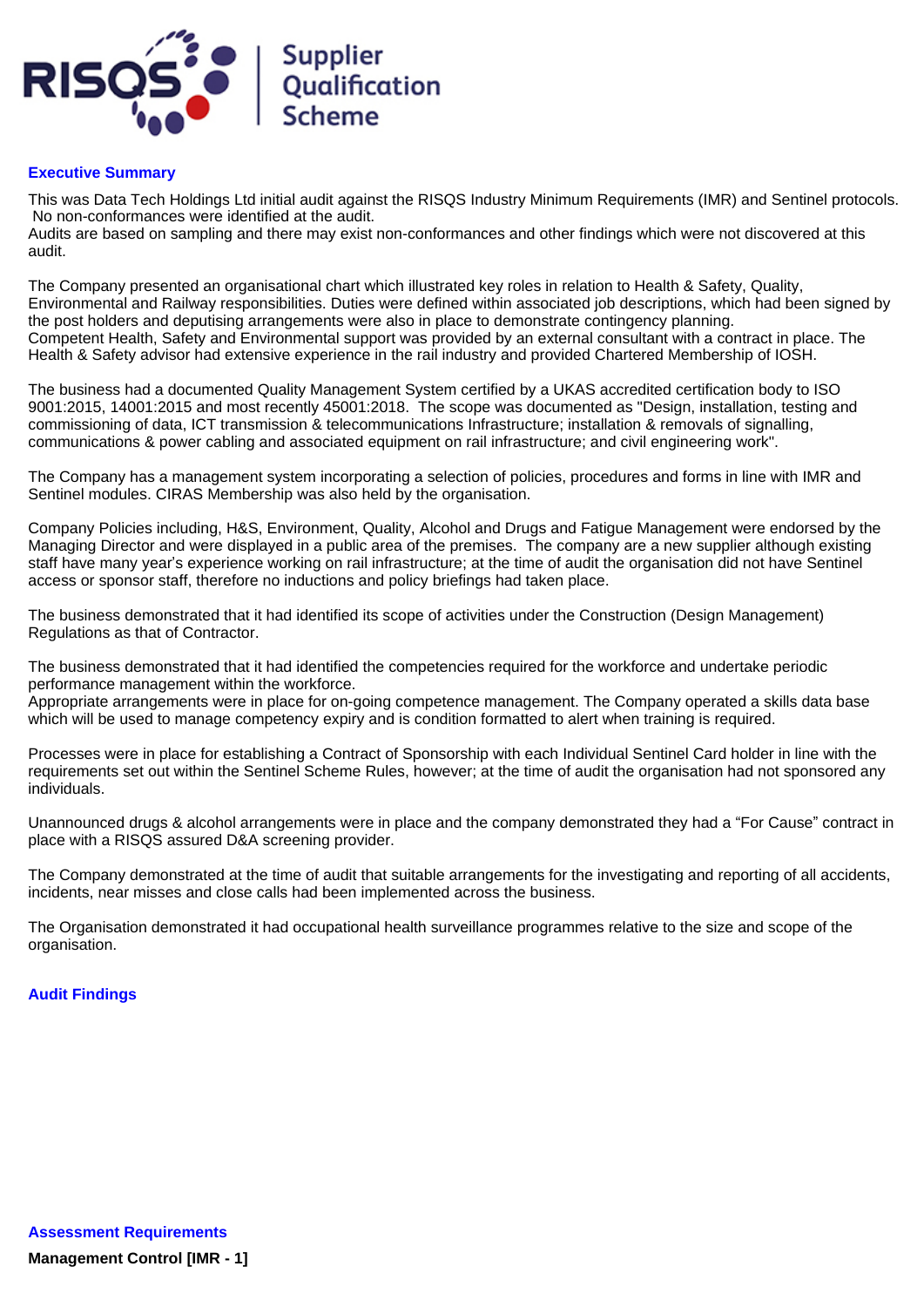

Management Structure [1.1]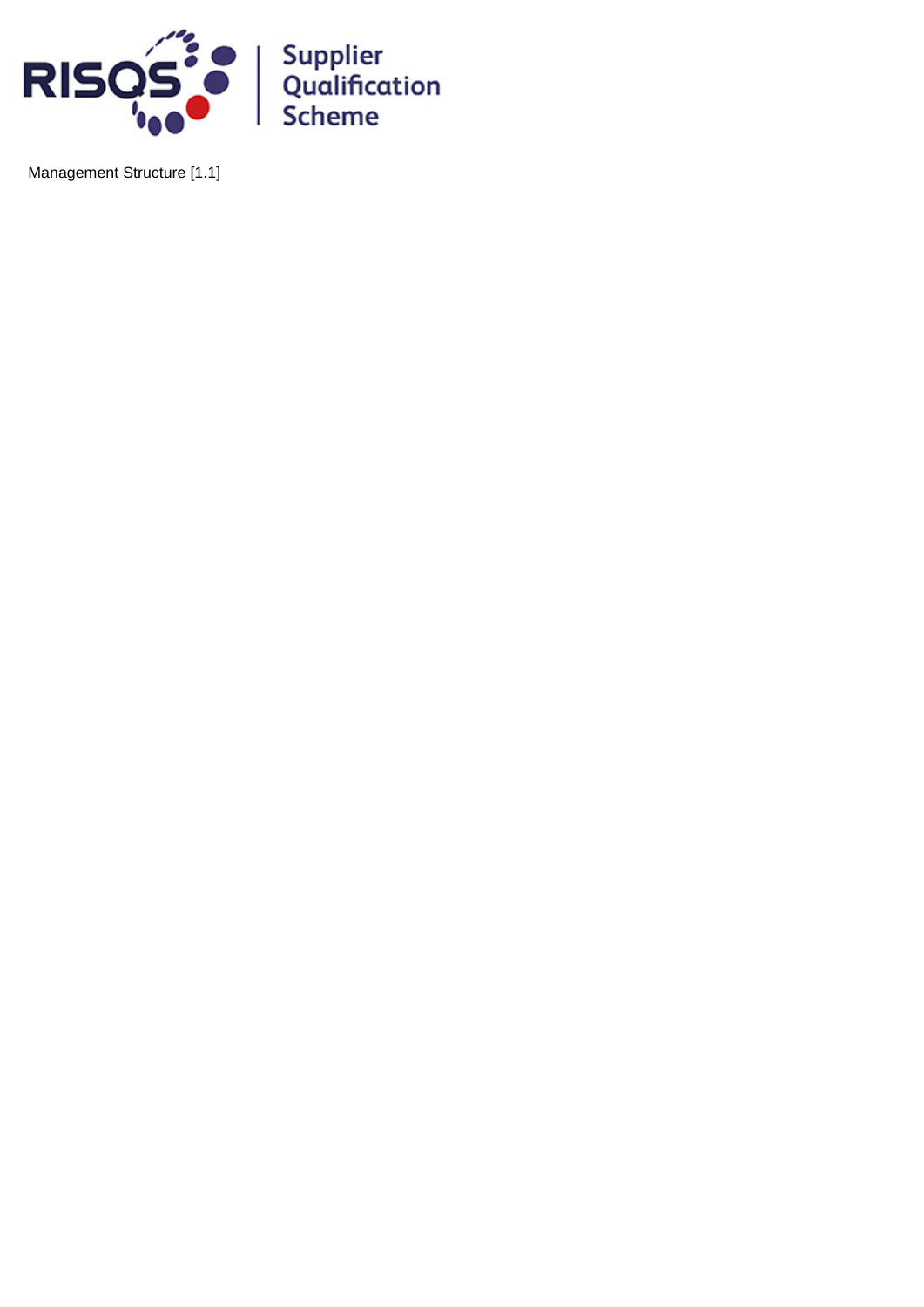

The Organisation was able to demonstrate within their integrated rail management system a clear management structure through the establishment of:

• an organisation chart

• signed job descriptions that detail the individual's role and responsibilities.

The Organisation maintain an Organisational Chart (Rail) utilising form F10 dated 19/01/2019. The document identified the following positions:

Managing Director Compliance Manager and Rail Administrator (Sentinel Coordinator) H&S Consultant Resources Manager Training Manager.

Additionally, the Organisational chart also contained designated members of staff and deputising responsibilities. The document listed designated staff including contact details for: Managing Director Compliance Manager and Rail Administrator Rail Administrator Rail Director Resources Manager Training Manager Project Manager Rail Safety Advisor.

The company ensured roles and responsibilities were defined using document POL09 General Responsibilities. The document contained role & responsibility statements endorsed by post holder, sampled for the following individuals:

#### Rail Director endorsed 19/10/2019.

Responsible for the enforcement of Health, Safety Environmental & Quality policies. Deputising arrangements were stated as the Rail Administrator. The role holder is responsible for ensuring works are carried out carried out with statutory regulation codes of practice Network Rail and QUENSH rules, an environmental focus maintained, first aid provision and facilities are maintained on all sites.

The role determines a minimum of five years rail project experience.

#### Rail Administrator endorsed 19/10/2019.

The role holder is responsible for ensuring statutory duties for drugs & alcohol screening including working experience with the Sentinel portal including three year's experience in a rail environment. When necessary the post holder will review Network Rail & Group Rail Standards periodically. The individual has responsibility to carry out the role of Sentinel Coordinator and deputise for the Managing Director.

Project Manager endorsed 19/10/2019.

Responsible for the endorsement of Health, Safety, Environmental & Quality policies ensuring LU safe systems of work re agreed and implemented. Additionally, the individual will shall provide adequate competent persons for projects and ensure an environmental focus is maintained.

The minimum requirements for the role include; having at least five year's experience working in a rail environment.

#### Rail Safety Manager endorsed 19/10/2019

Responsible for providing advice on the preparation, promulgation and review of company policies and management systems in respect of rail. The role holder minimum requirements include CMIOSH or equivalent professional registration. The Rail Safety Manager will provide advice relating to:

- Risk assessments & Legal requirements
- Prevention of injury
- Advise on new working methods
- Updating changes to railway standards
- Development of construction Phase and Health & Safety Plans
- Provide advice on training requirements
- Review and update rail standards.

Training Manager endorsed 19/10/2019

Responsible for assisting the Rail Coordinator including, recording results of training, maintaining the skills database. Ensuring all staff have the correct training.

#### Resource Manager endorsed 19/10/2019

Assist the Rail Coordinator with duties including ensuring working hours are recorded such as breaks and rest days. Carry out deputising arrangements for the Training Manager role.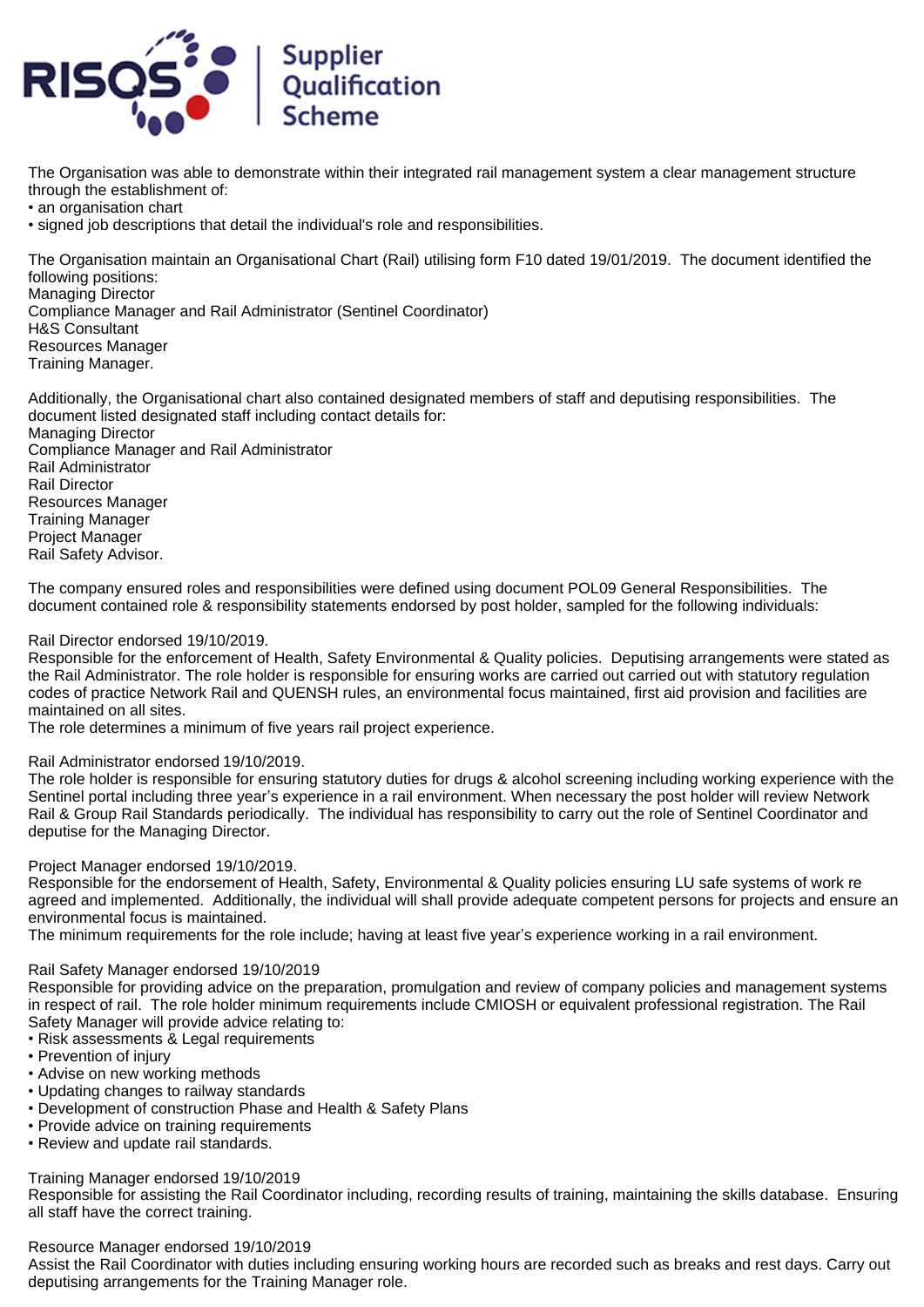

Fully Compliant

# **Management Control [IMR - 1]**

Health & Safety Competent Support [1.2]

The Organisation ensures they have adequate Health and Safety support to manage the work activities within their profile through the employment of the External Health and Safety Manager.

Rail Safety Manager endorsed 19/10/2019

Responsible for providing advice on the preparation, promulgation and review of company policies and management systems in respect of rail. The role holder minimum requirements include CMIOSH or equivalent professional registration. The Rail Safety Manager will provide advice relating to:

- Risk assessments & Legal requirements
- Prevention of injury
- Advise on new working methods
- Updating changes to railway standards
- Development of construction Phase and Health & Safety Plans
- Provide advice on training requirements
- Review and update rail standards.

A CV was sighted which provided evidence of the following attainment of qualifications, knowledge and experience. 30+ year's experience working with a rail environment including rail safety advice.

CMIOSH valid until 31/03/2020 Chartered Member of IOSH awarded 01/01/2007

CSCS valid until January 2020

The company representative provided a contract of engagement for the provision of services until October 2020. The document outlined provision of:

- Provision of Network Rail Company Standards
- Safety updates including Safety Central Briefings
- Pre-audit of RISQS systems annually or bi-annually.

Fully Compliant

# **Management Control [IMR - 1]**

Management of Legal and Other Requirements [1.3]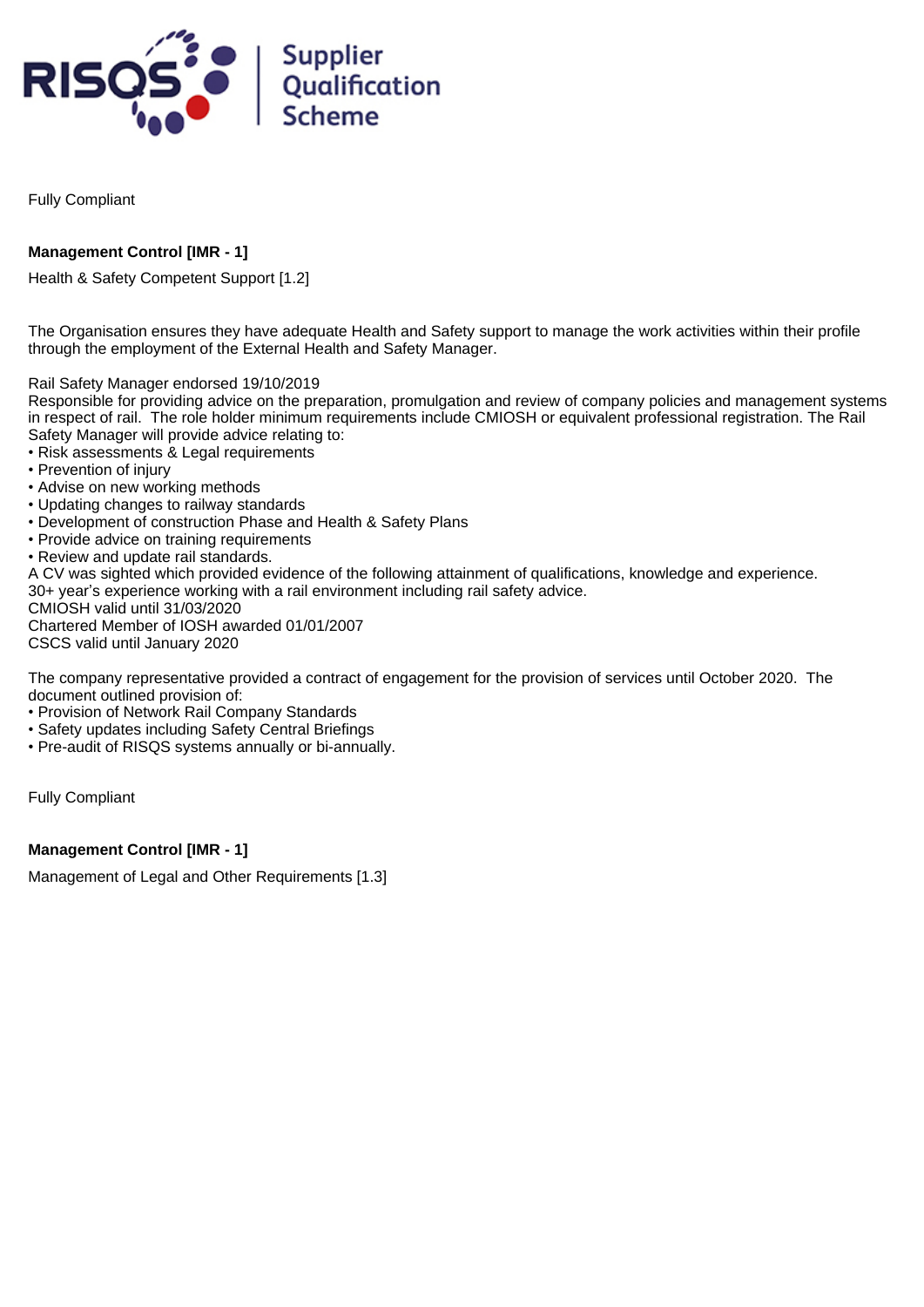

The Organisation demonstrates that they are aware of the requirements of, and changes to legislation and standards through a written documented process P01 Document Management dated October 2019. The procedure documents a requirement to: • appoint a responsible person for reviewing legislation and standard updates

• review and monitor all applicable Health and Safety Legislation, Network Rail, London Underground and Rail Industry **Standards** 

• assess all legislation and Standard updates for business impact and apply changes to business practices where necessary

• all changes to be reviewed for effectiveness by an appointed responsible person.

The Organisation maintain a Document Register F01 dated 19/10/2019. Reviewed quarterly, the register included but is not limited to the following TfL, Network Rail, Group Rail Standards and UK Legislation:

LU Standards;

- LU-WN-01334 TfL LU rulebook 16
- LU-S1257 A2 Drugs & Alcohol
- LU-S1252 A" Alcohol at Work
- QUENSH Condition 18
- Sentinel Scheme Rules Version 3 issued July 2018

Network Rail Standards;

- NR/L2/OHS/003 Management of Fatigue issue 8
- NR/L2/INV/002 Accident & Incident Reporting procedures
- NR/L2/OHS/00112 Worksafe Procedure
- NR/L2/OHS/00120 Testing for Drugs & Alcohol
- NR/L3/INI/CP0036 Provision of Welfare Facilities.

General UK and Health & Safety legislation applicable to the scope of the organisation was documented as:

- Construction (Design and Management) Regulations 2015
- Control of noise at Work Regulations 2005
- Management of Health & Safety at Work Regulations 2006
- Health & Safety at Work Act 1974.

Environmental regulations and legislation pertinent to the scope of the organisation was documented as:

- Wildlife and Countryside act 1981
- Town and Country Planning Act
- Environmental Protection Regulations 2003.

Appropriate Group Rail Standards were documented as:

- RIS-3119-TOM Accident and Incident Investigation
- RIS-3279-TOM Hi Visibility Clothing
- RIS 3118 Incident response Planning and Management.

The organisation maintain subscription to IHS Workbench witnessed at the audit for the provision of TfL and Network Rail Standards.

Fully Compliant

# **Management Control [IMR - 1]**

Compliance with CDM Regulations 2015 [1.4]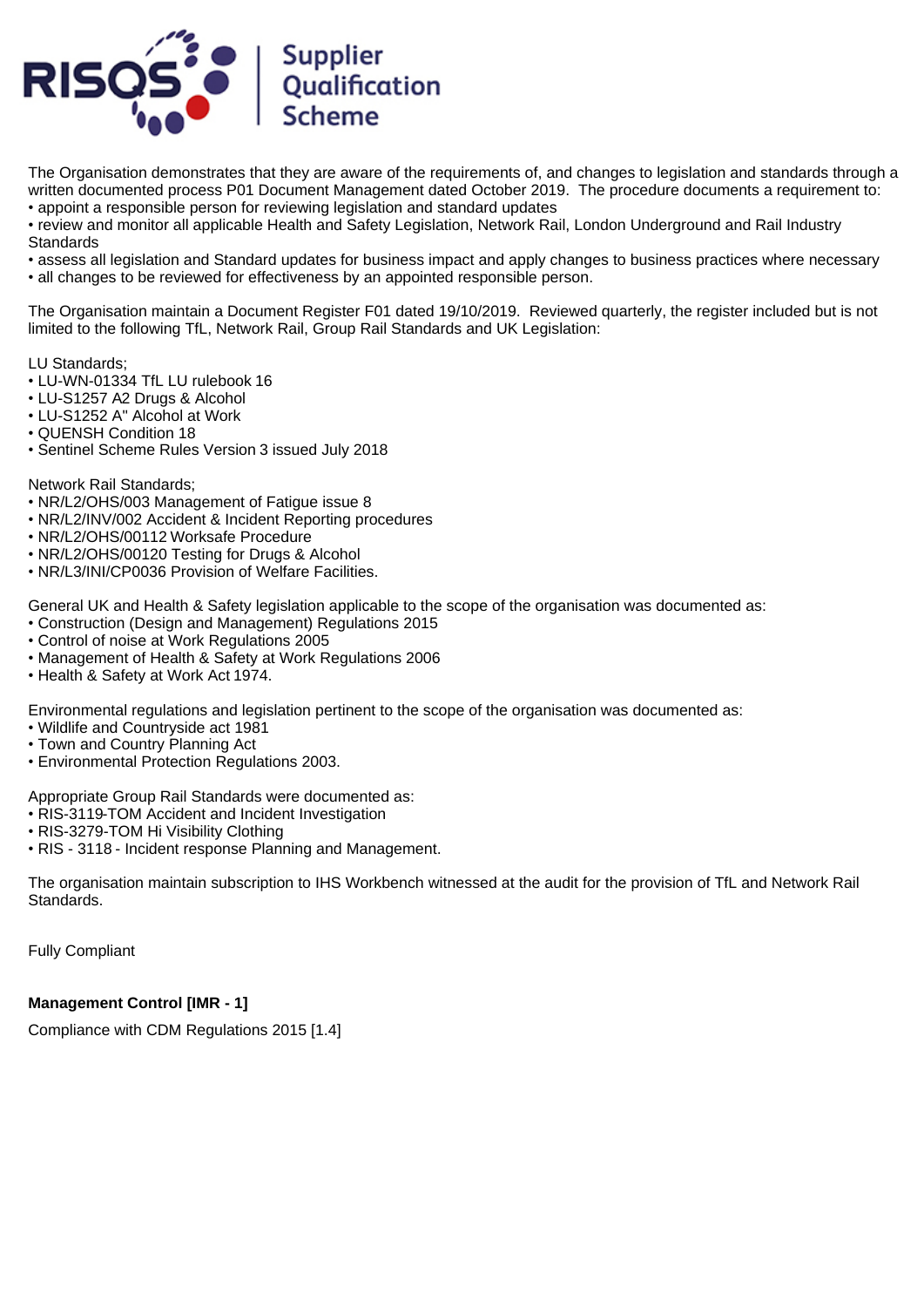

The Organisation complies with the relevant requirements within the Construction (Design and Management) Regulations 2015 through the arrangements documented within P05 Competence Management dated October 2019.

The P05 Competence Management documents a requirement to:

- Comply with The Construction Phase plan when working on multi contractor projects
- plan, manage and monitor construction work under their control so that it is carried out without risks to health and safety
- ensuring adequate resources are available to satisfy the work requirements
- coordinate their activities with others in the project team
- prepare a Construction Phase Plan for single-contractor projects
- not begin work unless reasonable steps have been taken to prevent un-authorise access
- Ensure welfare facilities have been provided Fulfil the client's health& Safety duties.
- During works Network Rail or TfL will carry out the duties of Principle Designer.

The company representative provided evidence of preparation of method statement to fulfil the role of contractor duties as defined by CDM regulations. A sample method statement was evidenced for:

Automatic train Control (ATC) System Readiness (ASR) DTQ-ENG-MET-00018 R12 dated 22/10/2019. The document outlined the following information in relation to CDM duties:

- Method of Works
- Protection arrangements
- Briefing arrangements
- Permits and Licences
- Asbestos containing material
- Fire isolation
- Housekeeping
- Waste & Waste Clearance
- Site delivery
- Labour requirements
- First aid arrangements
- Welfare arrangements
- PPE requirements
- RIDDOR reporting requirements
- Incident reporting
- Access & Egress
- Communications contact list.

The organisation are a new supplier and at the time of audit did not sponsor staff. This was an initial audit; further verification will be required at the next periodic audit for implementation of systems and processes.

Fully Compliant

# **Management Control [IMR - 1]**

Management Systems [1.5]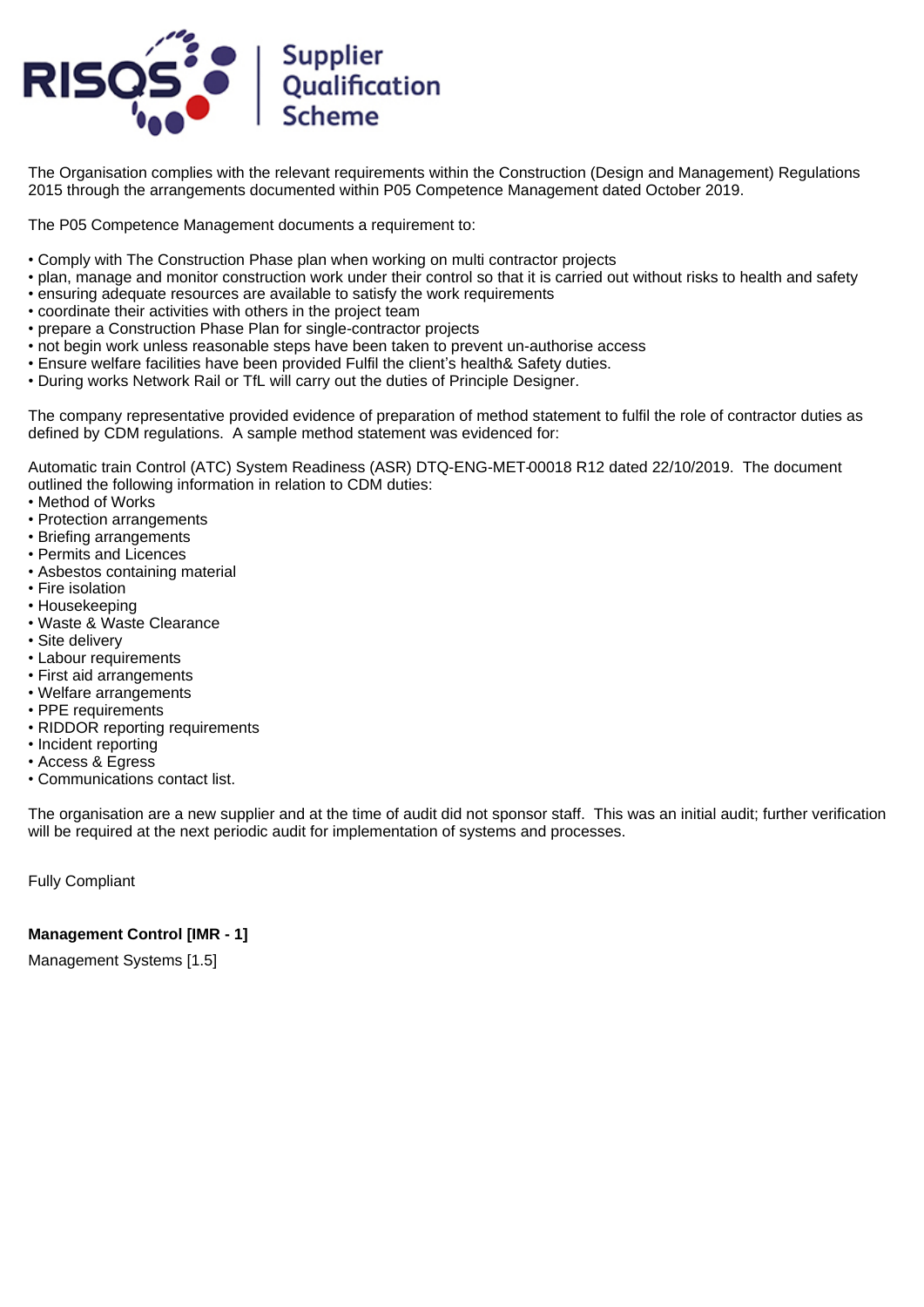

The Organisation ensures that the Safety, Health and Quality Management Systems are assured through compliance and certification issued by a UKAS registered provider 245. The company had achieved the following accreditation:

ISO 9001:2015 Certificate number 19ACM7915Q initial registration 11/11/2019 Valid until 10/11/2022 Scope "Design, installation, testing and commissioning of data, ICT transmission & telecommunications Infrastructure; installation & removals of signalling, communications & power cabling and associated equipment on rail infrastructure; and civil engineering work".

ISO 14001:2015 Certificate number 19ACM715R Initial Registration 11/11/2019 Valid until 10/11/2022

ISO 45001:2018 certificate number 19ACM7915O Initial registration 11/11/2019 Valid until 10/11/2022.

The company representative presented the most recent surveillance report undertaken between 11 August and 18th October 2019. The document for combined ISO 9001, 14001 & 45001 audits contained a total of twelve (12) NCR's and 7 OFI's. The company provided evidence of addressing and closing out all 12 NCR's from the auditor, who had undertaken a review of evidence submitted and confirmed satisfactory evidence had been presented, the company then received their certificate of registration.

Fully Compliant

# **Management Control [IMR - 1]**

Policy Control [1.6]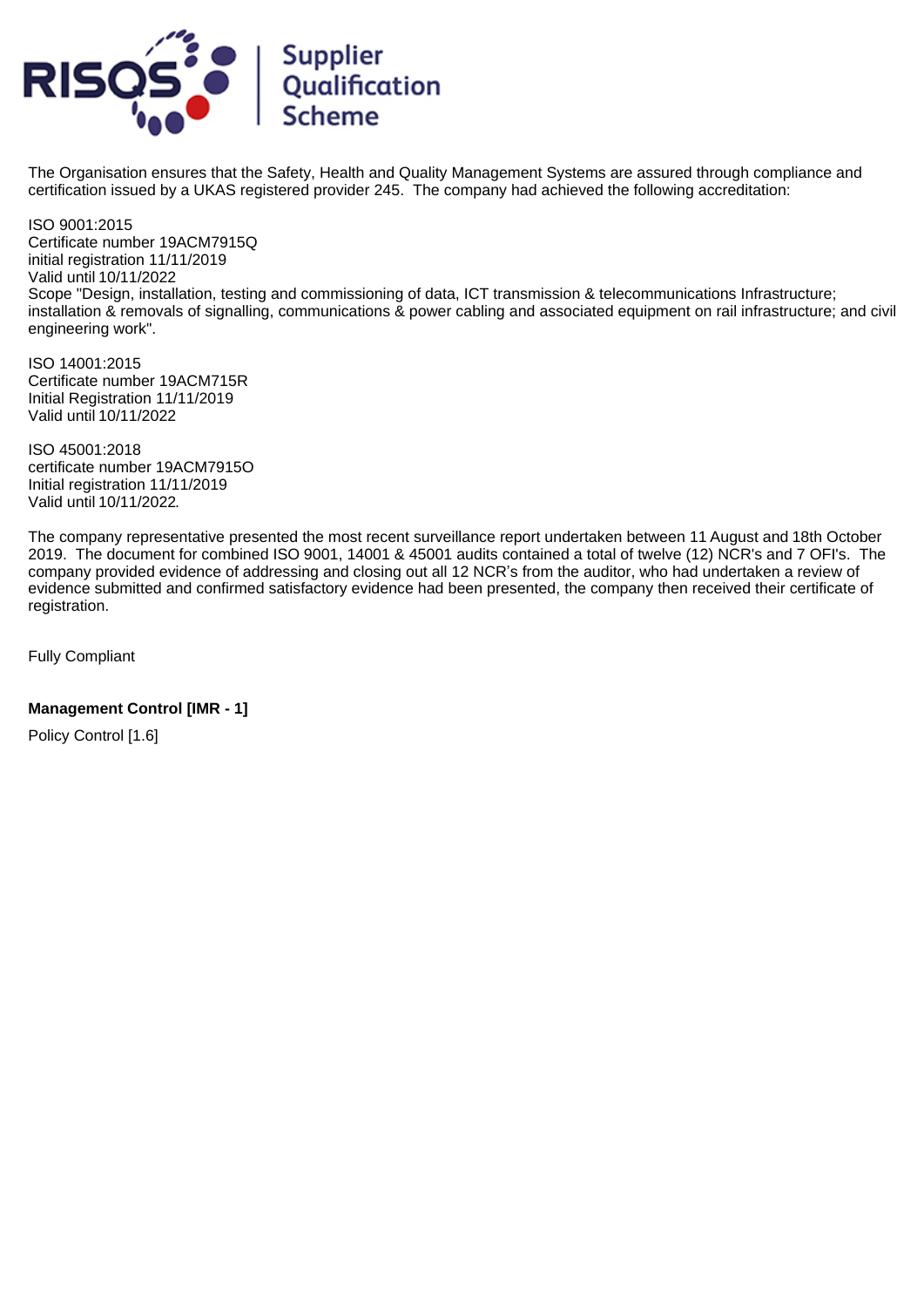

The supplier can demonstrate, to employees and other affected parties, top level management commitment to Safety, Health, Environment and Quality requirements through the establishment and briefing of the following policies:

- HSP001 Health & Safety Policy endorsed by the Managing Director dated September 2019
- BMP02 Environment and Sustainability Policy endorsed by the Managing Director dated August 2019
- BMP01 Quality Policy endorsed by the Managing Director dated August 2019

The policies observed document the following RISQS protocol requirements:

The Health and Safety Policy contains a commitment to:

- elimination of hazards and reduction of risk
- safety so far as is reasonably practicable
- providing sufficient resources for the management of health and safety
- setting and monitoring safety objectives
- continual improvement in safety performance.

The Environmental Policy contains a commitment to:

- comply with ISO 14001:2015
- preventing pollution
- protecting the environment, with reference to aspects of work activities that are
- environmentally significant
- minimising the environmental impact, for the life cycle; (including disposal), of plant,
- equipment, and other physical assets under
- the control of the supplier
- setting and monitoring environmental objectives
- continual improvement in environmental performance.

The Quality Policy contains a commitment to:

- comply with ISO 9001
- the setting and monitoring of quality objectives
- to work with suppliers and customers to establish and maintain the highest quality standards
- continual improvement in quality performance.

The company provided evidence of briefing of company policies in staff induction packs completed using form DTQ/SQS/FHR/0007. Forms were sampled for Individual A completed on the 31/10/2019 Individual B completed on the 31/10/2019 Individual C completed on the 31/10/2019.

Fully Compliant

#### **Management Control [IMR - 1]**

Document Control [1.7]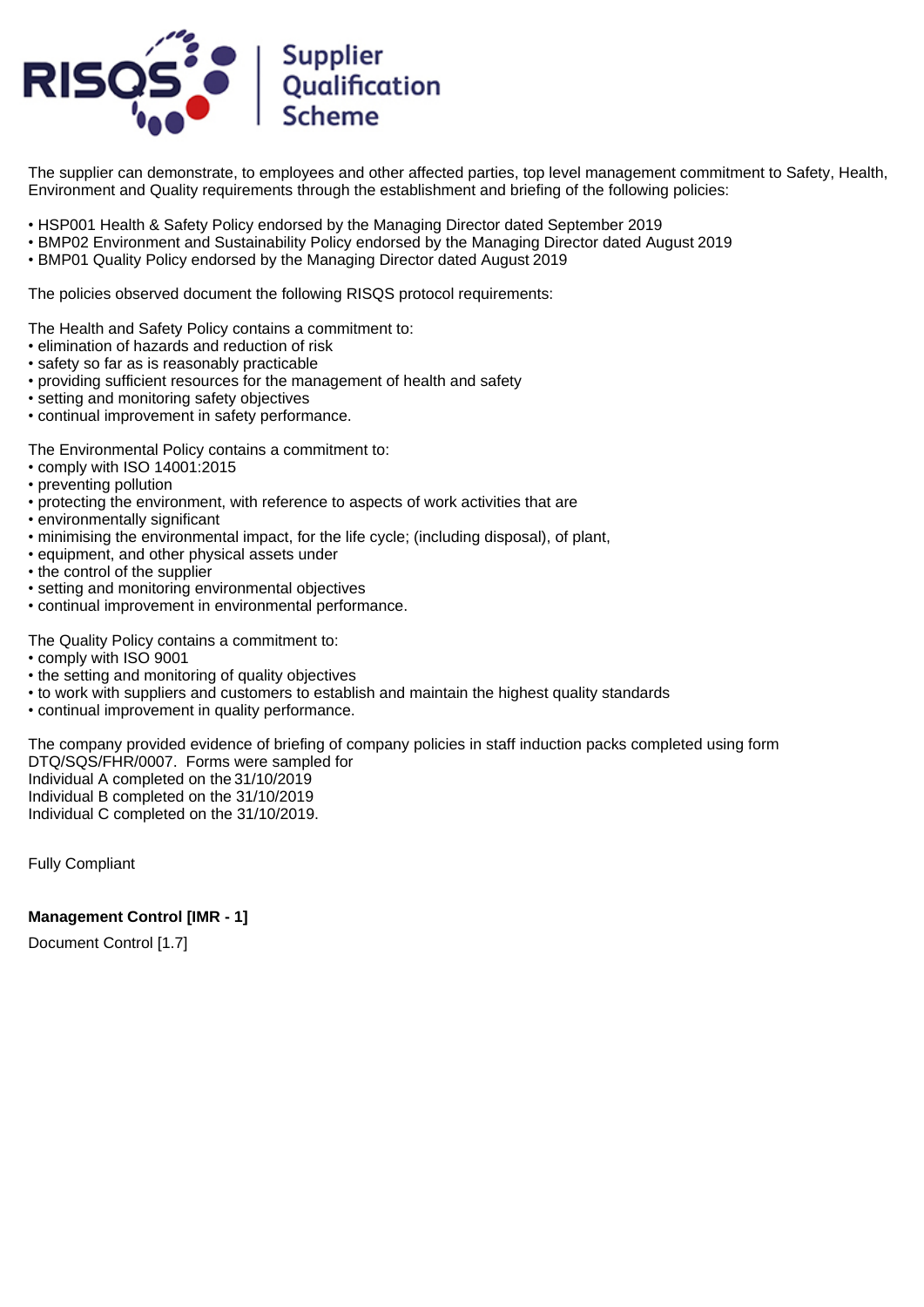

The Organisation's arrangements for the identification of all documents that require control to ensure the effectiveness of operations is documented within P01 Document Management dated October 2019. The procedure identifies the key documents requiring control which are:

- National and International Standards
- relevant Legislation
- industry and contract specific documentation, including, but not limited to:
- Railway Group Standards
- client / customer standards
- technical specifications
- documents supporting the Organisation's processes.

The procedure P01 Document Control identifies:

- how documents are reviewed, and changes are identified
- how documents are issued and reach their point of use
- the process for cancelled and superseded documentation
- the process for archiving and retention.

Controlled documents were identified by the company as documented within the Document Register F01 dated 19/10/2019. The list of controlled documents identifies both internal and external sources and included but was not limited to:

- Policy manuals
- Rail Manual Procedures
- Supporting forms
- External Document Register
- Policies included:
- HSP001 01 H&S Policy Statement
- BMP02 Environmental Statement
- POL 03 D&A Policy Statement
- BMP01 Quality Policy
- POL 11 Business Continuity Plan
- Rail Procedures, including:
- P02 Recruitment, medicals 7 Rail Management
- P03 Alcohol & Drugs procedure
- P05 Competence Management
- P07 Worksafe Process
- P10 risk Management
- P11 Personal Protective equipment
- P15 Behavioural Safety.

Document retention was listed within the Rail Manual, key time scales for the minimum retention period included:

- D&A Testing certificates 10 years
- Medical record 10 years
- Occupational Ill Health 40 years
- Worksafe reports 3 years
- Records of Briefings & TBT's 3 years.

All documents referenced throughout this audit contained a document number, revision number and date which corresponded with the company Document Register.

Fully Compliant

# **Management Control [IMR - 1]**

Monitoring [1.8]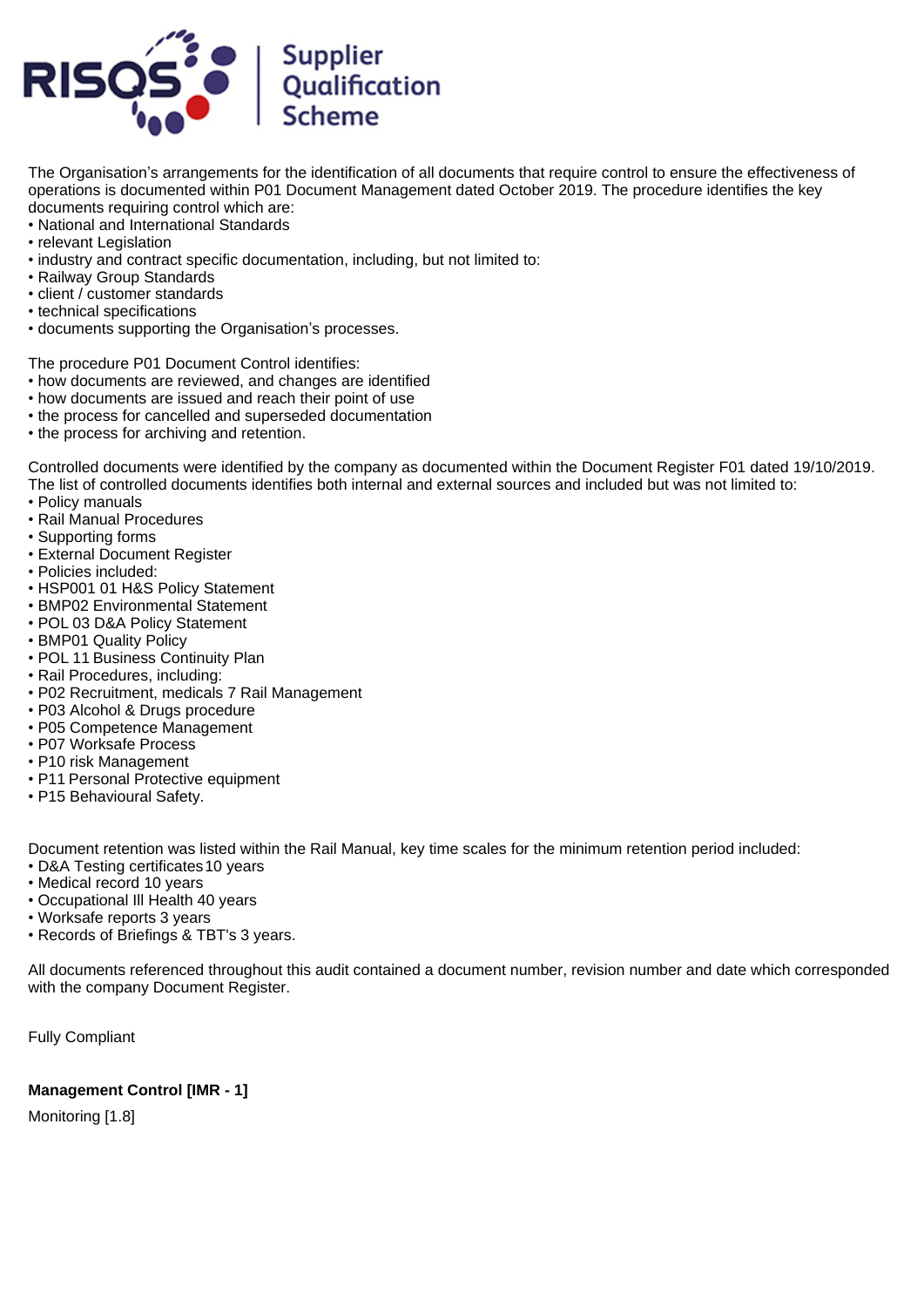

The supplier has arrangements documented within P04 Monitoring, Inspections, audit and review dated October 2019 for the proactive and reactive monitoring of their own performance and that of their suppliers. The arrangements include:

- Monitoring & Review of Contract work
- Routine inspections
- Review of suppliers
- Internal Audit programme
- Audit Reporting
- Record keeping

The organisation are a new supplier and at the time of audit do not sponsor any staff; therefore, site inspections had not been undertaken and would require further verification at the next periodic audit.

The organisation presented details of a management review recorded using form BMS1009. The meeting took place on the 23/10/2019 attended by the senior management team. Pertinent points were discussed and recorded relating to:

- Accidents & incidents
- Health monitoring
- Fire & emergency preparedness
- Environment
- Quality
- Internal audits
- External audits
- Non-conformances
- Hazard identification
- Drugs & alcohol
- Participation & consultation
- Training
- Risks & opportunities.

A HSEQ forum was documented to have taken place on the 22/10/2019. The forum was attended by senior management and worker representatives; pertinent points discussed included:

- Accident & incident reports
- Drugs & alcohol testing requirements
- Future health & safety targets
- Environmental waste management practices
- Health monitoring arrangements
- Fire protection
- First aid arrangements
- Risk & COSHH assessments
- Current toolbox talks.

The Organisation maintained a template Site Audit form DTQ/SQS/FR/0005. The form made provision for the documentation of site arrangements, including:

- SPC Details
- Protection staff
- Minimisation of noise
- Access & egress
- First aid details
- Hot works
- SPC duties
- SPC declarations
- Bottled water provision
- Plant & equipment
- Booking on and protection arrangements
- Waste collection arrangements.

This was an initial audit, the organisation did not have any sponsored staff; further verification will be required at the next periodic audit for implementation of systems and processes.

Fully Compliant

**Management Control [IMR - 1]**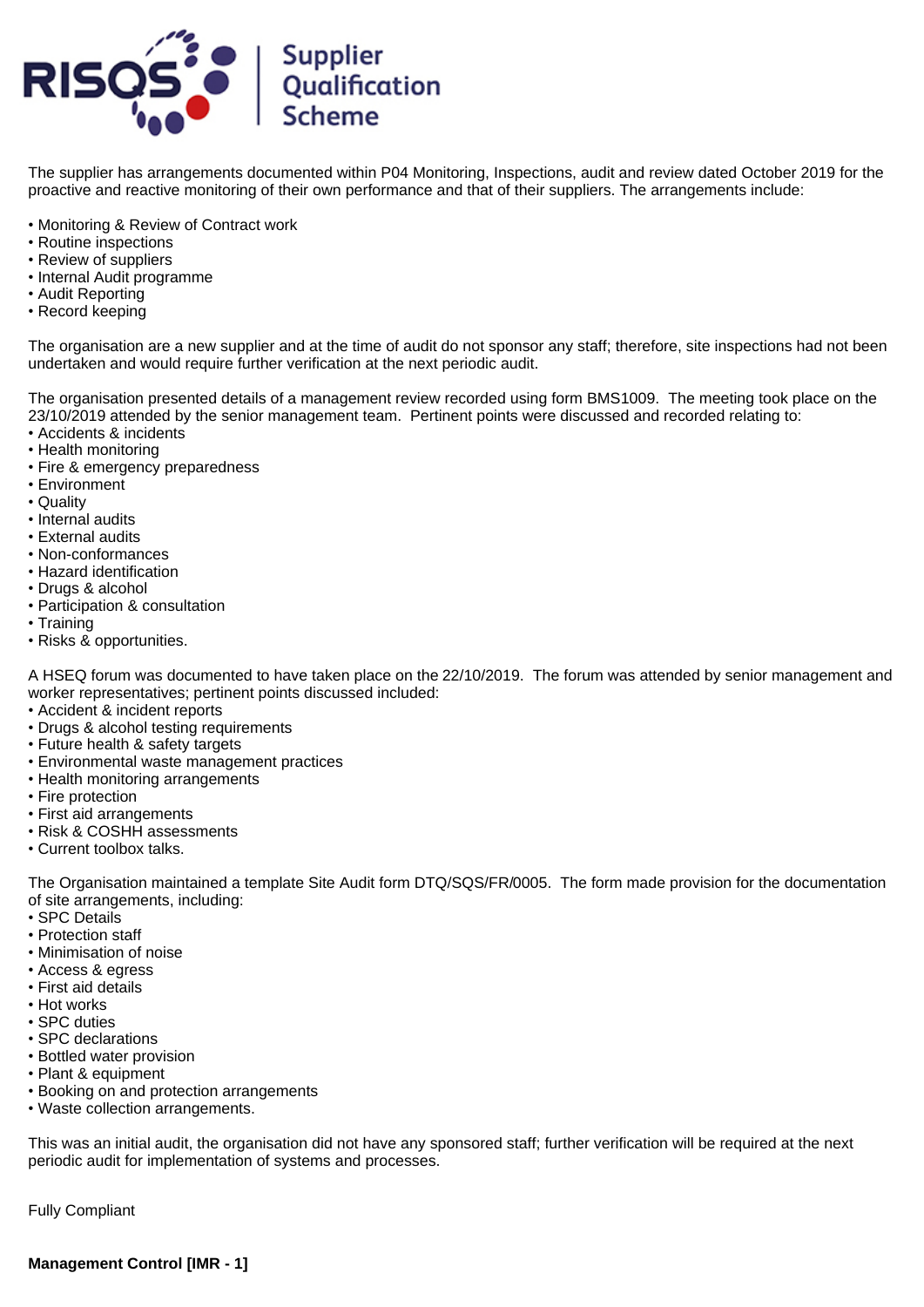

Design Management and Control [1.9]

The company representative stated that the organisation does not carry out design work or have the capability to review designs.

Fully Compliant

# **Management Control [Sentinel - 1]**

Management Structure [1.1]

The Organisation was able to demonstrate within their integrated rail management system a clear management structure through the establishment of:

• an organisation chart

• signed job descriptions that detail the individual's role and responsibilities.

The Organisation maintain an Organisational Chart (Rail) utilising form F10 dated 19/01/2019. The document identified the following positions:

Rail Director

Compliance Manager and Rail Administrator (Sentinel Coordinator)

The company ensured roles and responsibilities were defined using document POL09 General Responsibilities. The document contained role & responsibility statements endorsed by post holder, sampled for the following individuals:

Rail Director endorsed 19/10/2019.

Responsible for the enforcement of Health, Safety Environmental & Quality policies. Deputising arrangements were stated as the Rail Administrator. The role holder is responsible for ensuring works are carried out carried out with statutory regulation codes of practice Network Rail and QUENSH rules, an environmental focus maintained, first aid provision and facilities are maintained on all sites.

The role determines a minimum of five years rail project experience.

#### Rail Administrator endorsed 19/10/2019.

The role holder is responsible for ensuring statutory duties for drugs & alcohol screening including working experience with the Sentinel portal including three year's experience in a rail environment. When necessary the post holder will review Network Rail & Group Rail Standards periodically. The individual has responsibility to carry out the role of Sentinel Coordinator and deputise for the Managing Director.

Fully Compliant

# **Management Control [Sentinel - 1]**

Management Systems [1.2]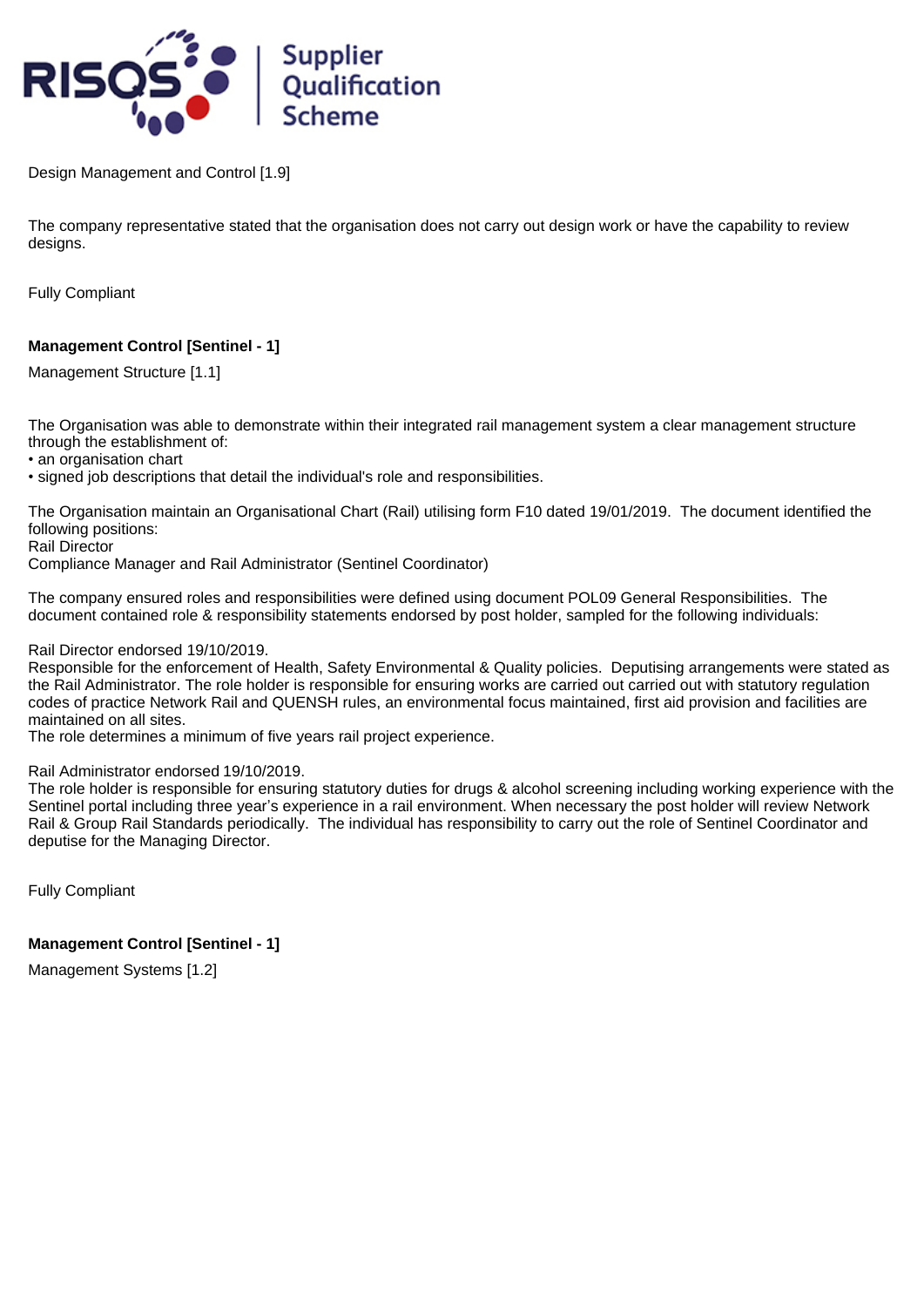

The Organisation has the documented procedure P02 Recruitment, Inductions, Medicals and PTS Management which provides the arrangements for the management of:

- Contract of Sponsorship Section 3.1
- pre-sponsorship Section 3.1
- competence management Section 1
- management of Sub-Sponsors section 3.2
- routine briefings and Information Cascade Processes section 16
- management of working hours Procedure 06 Fatigue
- procurement, management, calibration and provision of safety critical equipment Procedure P14 Control of Plant & Equipment
- provision of Personal Protective Equipment (PPE) and other personal issue equipment Procedure P11 PPE
- management of misconduct events section 4
- misconduct investigations Section 4
- management of records Section 6
- de-sponsoring of individuals Section 3.5

The Company produced a current certificate for membership to CIRAS No. C2489 valid until 31/03/2020.

Fully Compliant

# **Management Control [Sentinel - 1]**

Policy Control [1.3]

The Organisation has produced, briefed and displayed copies of a:

• P03 Drugs & Alcohol Policy endorsed by the Managing Director dated 19/10/2019

• P06 Fatigue Management (Working Hours) Policy endorsed by the Managing Director dated 19/10/2019.

The company provided evidence of briefing of company policies in staff induction packs completed using form DTQ/SQS/FHR/0007. Forms were sampled for Individual A completed on the 31/10/2019 Individual B completed on the 31/10/2019 Individual C completed on the 31/10/2019.

Fully Compliant

# **Safety Risk Management [IMR - 2]**

Health and Safety Risk Controls [2.1]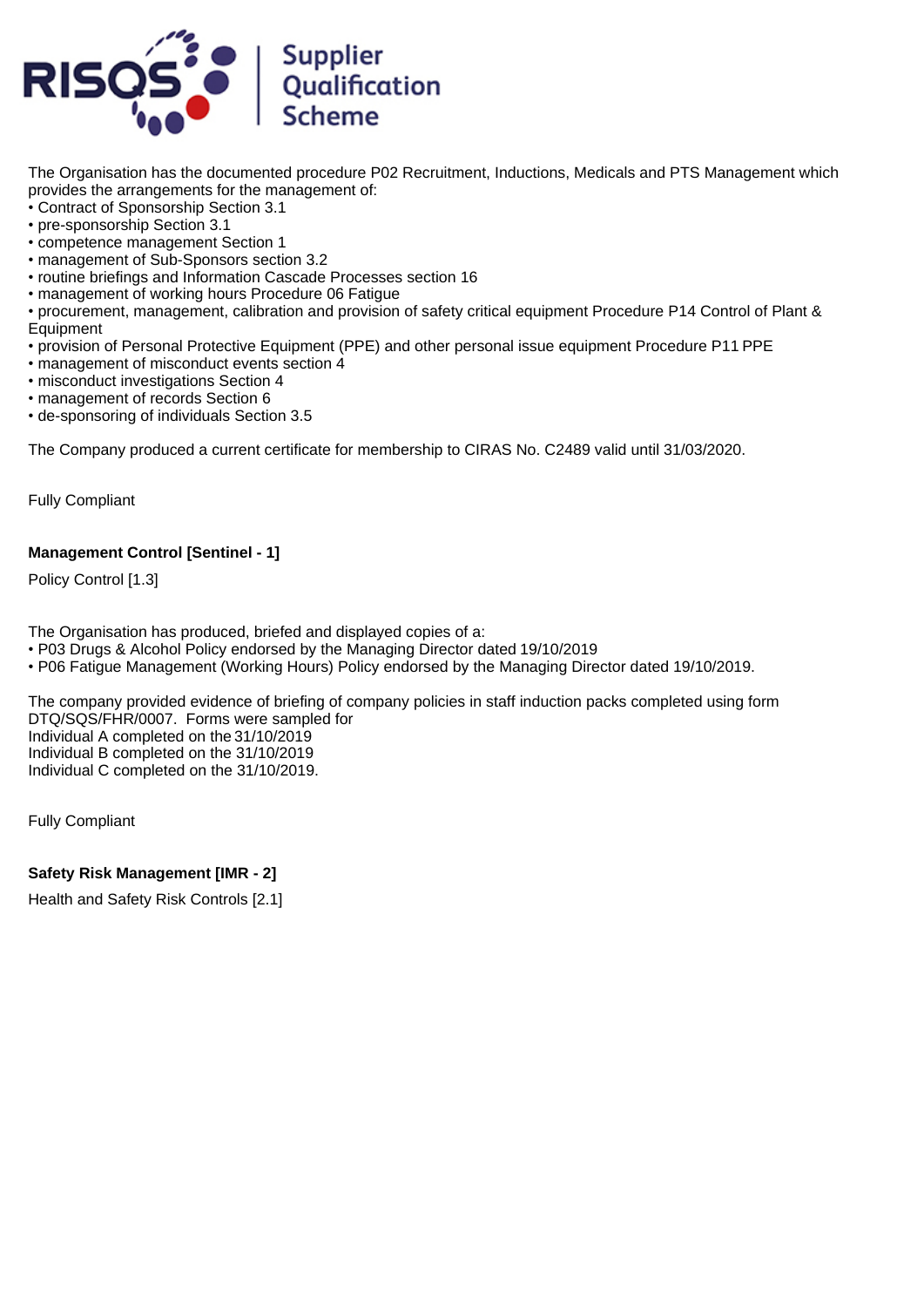

The procedure P10 Risk Management issue 1 dated June 2019 documents the Organisations arrangements for incorporating Health and Safety controls into its risk management process. The arrangements are:

- a competent person is to be appointed with responsibility for compiling and authorising all risk assessments
- hazards to be identified following a thorough inspection of the working area or review of the working methodology
- responsible person or team shall identify who may be harmed and how
- the risk is to be evaluated using a 5 x 5 matrix
- control measures are to be selected for the elimination or reduction of the risk
- the risk is to be re-evaluate following the implementation of the control measures
- all findings are to be recorded
- completed Risk Assessments are to be communicated and briefed to all parties that maybe affected by the activities
- continuous monitoring of all control measures identified in the risk assessment process to be adhered to.

The company provided a Generic Index of Risk Assessments (Form F15 dated 09/06/2019), which identified and provided control measures for 43 identified activities pertinent to the railway, including but not limited to:

- Activities on or near the line
- Weather
- Working near OLE
- Confined spaces
- Ventilation
- Night Work
- Use of Plant
- Loading & Unloading
- Leptospirosis
- Noise pollution.

Company risk assessments contained in the Generic Index were appropriate for the scope of the company's activities and were seen to detail the following information in regard to risk control:

- Activity
- Hazard
- Latent Risk
- Control Measures
- Residual Risk.

Risk assessments were included and briefed as part of the relevant Method Statements. Site specific risk assessment were included as part of the company's site documentation which was seen to include:

Method Statement ATC System Readiness dated 11/10/2019. The document contained appropriate control measures for the following identified hazards:

- Working at height
- Working in the vicinity of pigeons
- Contact with sharps
- Housekeeping accumulation of materials
- Asbestos containing managerial
- Optical fibre splicing
- Lone working
- Mobile phones
- Optical splicing equipment
- Task lighting
- Fitness for works
- Slips trips and falls
- Heat shrining using hot air gun
- Track trolley
- Dust
- Noise
- Working in confined space
- Personal security
- Live circuits
- Mechanical Handling
- Site visitors
- MEWPS
- Vehicle operations
- working on platforms near the track
- Working near OLE
- Wildlife.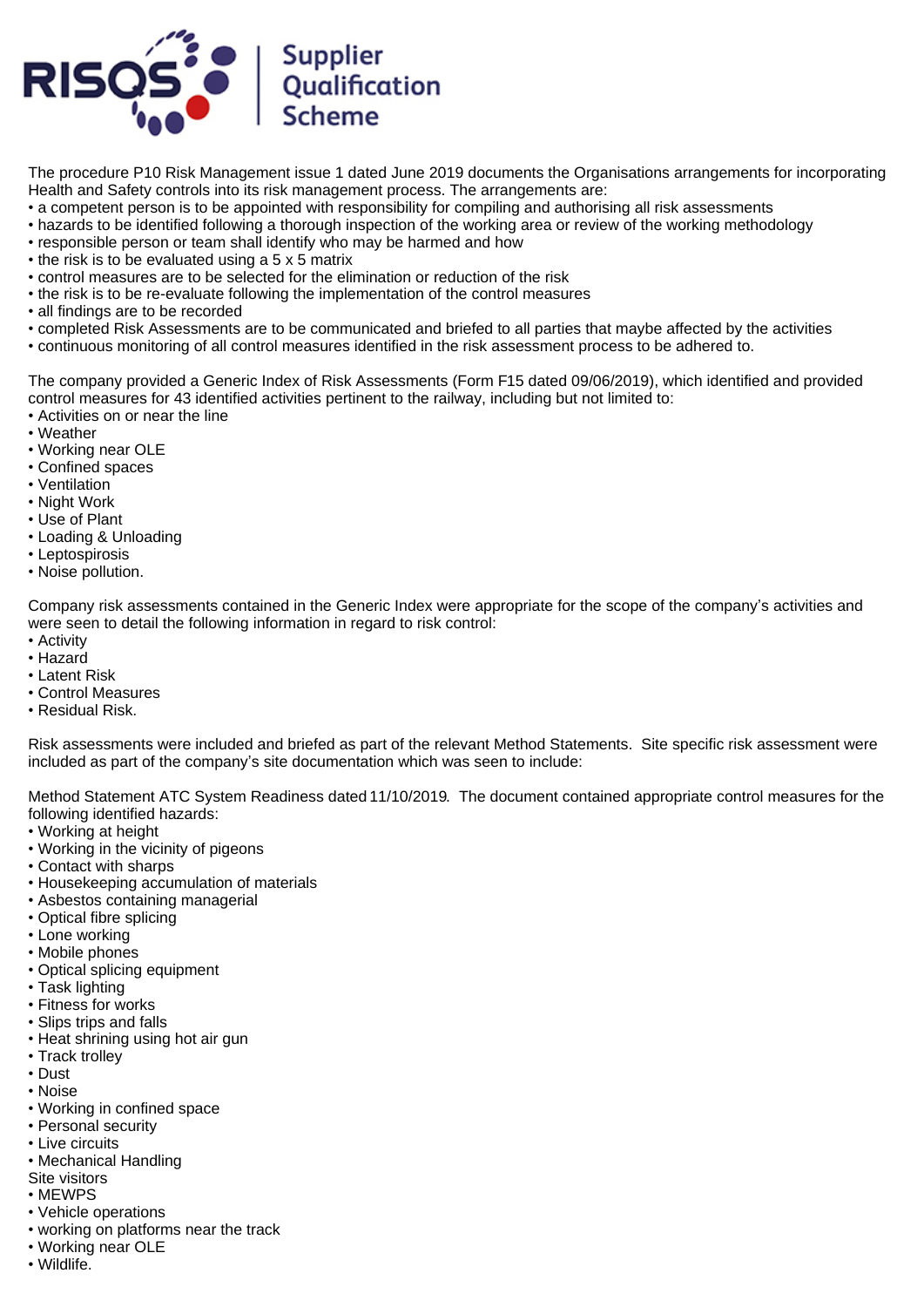

Fully Compliant

# **Safety Risk Management [IMR - 2]**

Control of Substances Hazardous to Health [2.2]

The Organisation demonstrates how it complies with the Control of Substances Hazardous to Health (COSHH) Regulations through the establishment of the procedure 10 Risk Management section 6 COSHH. The procedure ensures the supplier consistently adheres to the following process:

- the Health & Safety Director is to take responsibility of all COSHH assessments
- information on every product/substance to be used is gathered by the Health & Safety Director
- the assessment shall detail:
- substance name and description
- identification of the hazard associated with its use
- necessary controls
- explosive/flammable risks associated
- spillage control
- WEL/LTEL/STEL information.

The company maintain a list of applicable products with COSHH sheets and associated MSDS contained within individual method statements. COSHH Sheets were sighted for the following substances:

- Pigeon Guano
- Contaminated water
- Workshop wipes
- Duct lubricant
- Diesel
- Petrol
- LPG Butane/Propane
- Rockwool
- Quelfire QF1
- XR70 Spill Granules
- Urethane Resin HY270.

COSHH sheets were observed within method statements, the list above contained the following information. The document records information and control measures for:

- How a substance is to be used
- How often a substance is to be used
- Health risks posed by the substance
- Routes of entry into the body
- Harmful effects
- Potential environmental impacts
- Disposal information
- Storage information
- Health Surveillance & Monitoring
- First aid procedures
- Personal protective equipment required
- Substance control measures.

Fully Compliant

# **Safety Risk Management [IMR - 2]**

Implementation of Risk Controls [2.3]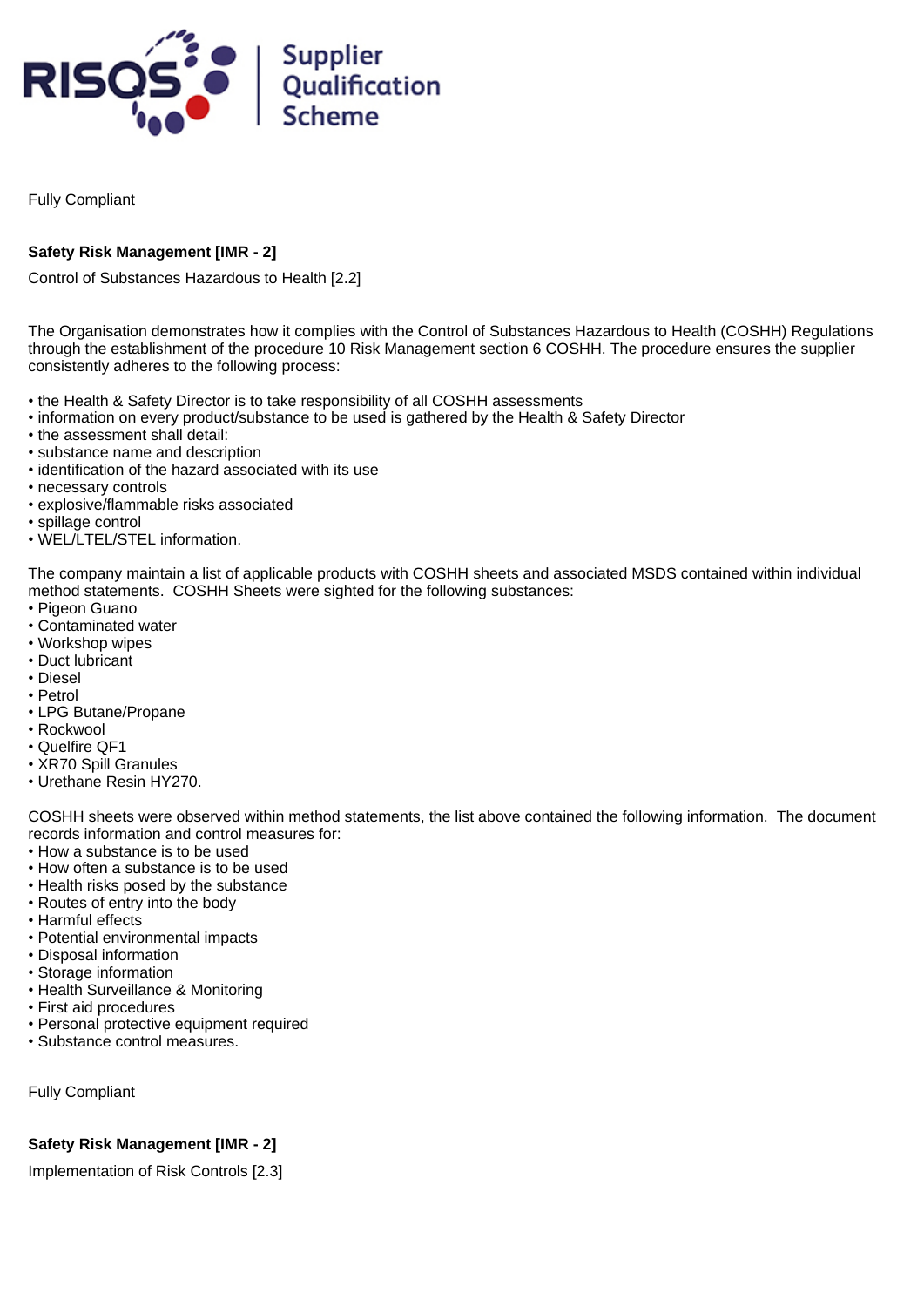

The Organisations arrangements for implementing the risk mitigation control measures identified through the risk assessment process is as follows:

- creation of Work Package Plans issued by Principle Contractors
- creation and briefing of Method statements
- inductions (pre-project and pre-employment)
- provision of adequate Site Managers and Supervisors on all sites.

Risk assessments were included and briefed as part of the relevant Method Statements. Site specific risk assessment were included as part of the company's site documentation which was seen to include:

Method Statement ATC System Readiness dated 11/10/2019. The document contained appropriate control measures for the following identified hazards:

- Working at height
- Working in the vicinity of pigeons
- Contact with sharps
- Housekeeping accumulation of materials
- Asbestos containing managerial
- Optical fiber splicing
- Lone working
- Mobile phones
- Optical splicing equipment
- Task lighting
- Fitness for works
- Slips trips and falls
- Heat shining using hot air gun
- Track trolley
- Dust
- Noise
- Working in confined space
- Personal security
- Live circuits
- Mechanical Handling
- Site visitors
- MEWPS
- Vehicle operations
- working on platforms near the track
- Working near OLE
- Wildlife.

At the time of audit, the organisation had not undertaken rail site inspections in order to assess implementation of risk controls. This was an initial audit; further verification will be required at the next periodic audit for implementation of systems and processes.

Fully Compliant

#### **Safety Risk Management [IMR - 2]**

Personal Protective Equipment [2.4]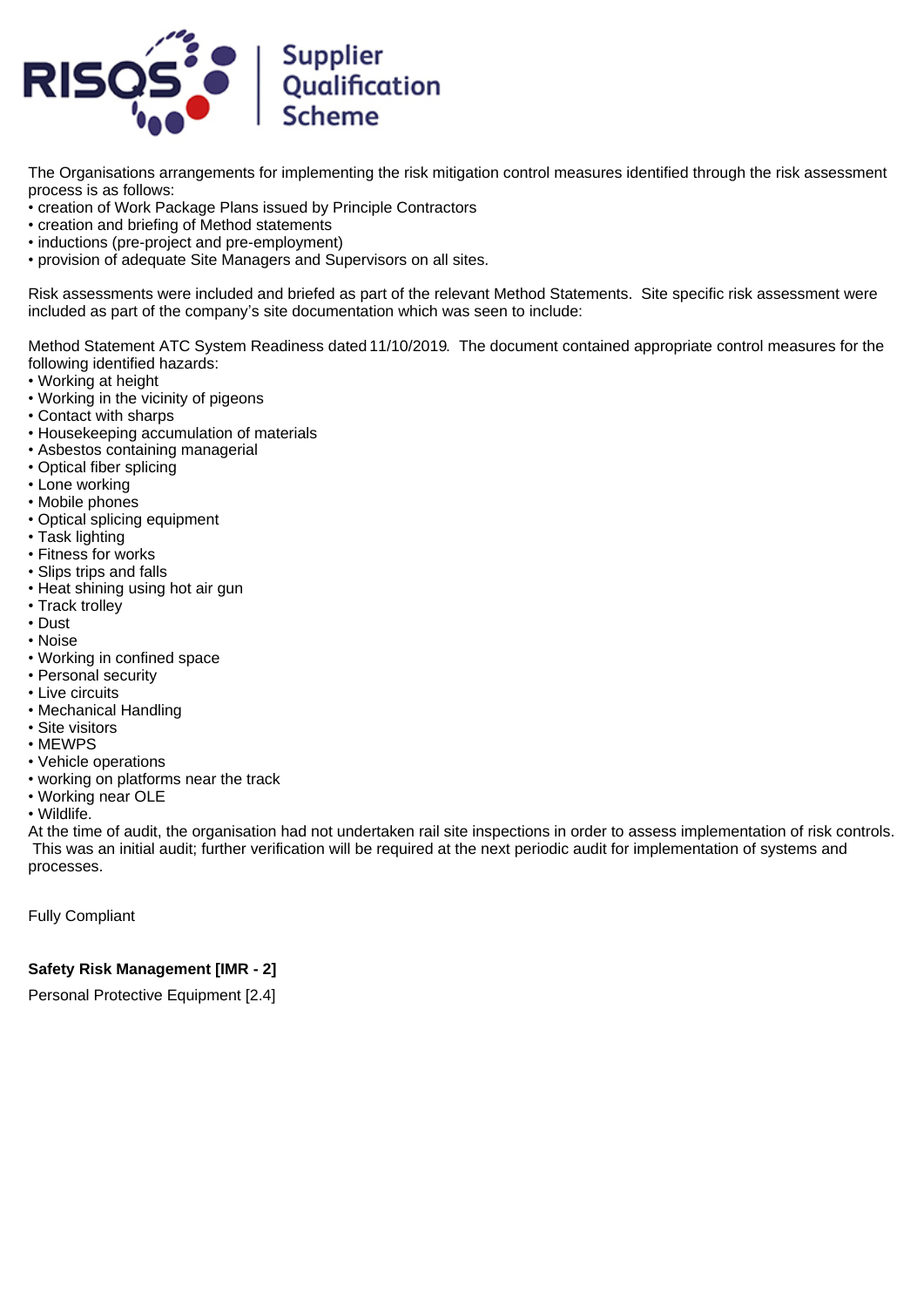

The Organisations arrangements for the issuing, checking and monitoring of Personal Protective Equipment (PPE) are documented within P11 Personal Protective Equipment. The arrangements detail a requirement to:

- provide PPE free of charge
- provide PPE to persons who may be exposed to risks identified (including subcontractors and visitors that may be exposed)
- ensure all PPE conforms to legislation requirements
- provide information, instruction and training to ensure the employee understands why the protection is required and how to wear it correctly
- monitor PPE through regular onsite inspections.

Procedure P11 Personal Protective Equipment states a minimum requirement when working on or near Network Rail Managed Infrastructure and referenced relevant rail standards including RIS-3279-TOM Hi Visibility Clothing. Additionally, PPE Issue form F30 revision 6 details the following PPE issued:

- Orange Hi Vis and Trousers EN ISO 20471:2013 class 2
- Orange Hi Vis wet weather clothing EN ISO 20471:2013 class 1
- Hard Hat BS EN 387:1995 White or Blue
- Safety Boots with Mid sole protection BS EN ISO 20345:2004
- Ear defenders
- Safety Goggles
- General purpose gloves EN388:2121
- Other items of clothing such as trouser, polos and sweatshirts

The document states a minimum requirement when working on or near Network Rail Managed Infrastructure and reference relevant Rail Standards including RIS-3279-TOM Hi Visibility Clothing. A sample of PPE was checked and confirmed to meet the standard of GO/RT-3279, PPE was stored in a secure area of the premises.

The Organisation has yet to issue rail PPE. This was an initial audit; further verification will be required at the next periodic audit for implementation of systems and processes.

Fully Compliant

# **Safety Risk Management [IMR - 2]**

Refusal to Work on the Grounds of Health and Safety (Work Safe) [2.5]

The Organisation has arrangements in place for managing the refusal to work on the grounds of Health and Safety within procedure P07 Worksafe Process. The arrangements include:

- A cascade procedure in the event of conflict / disagreement
- A commitment that employees are not penalised for refusing to work on grounds of Health and Safety
- The communication of a Work Safe Policy.
- Contact details for CIRAS
- The cascade process was evidenced through a block diagram outlining the process of reporting to aid decision making.

The company representative presented a Worksafe Policy endorsed by the Managing Director dated 19/10/2019. Company policies including the Worksafe Policy are included in the company induction pack, the Organisation had yet to induct individuals using the rail management system. This was an initial audit; further verification will be required at the next periodic audit for implementation of systems and processes.

Fully Compliant

**Safety Risk Management [IMR - 2]**

Welfare Arrangements [2.6]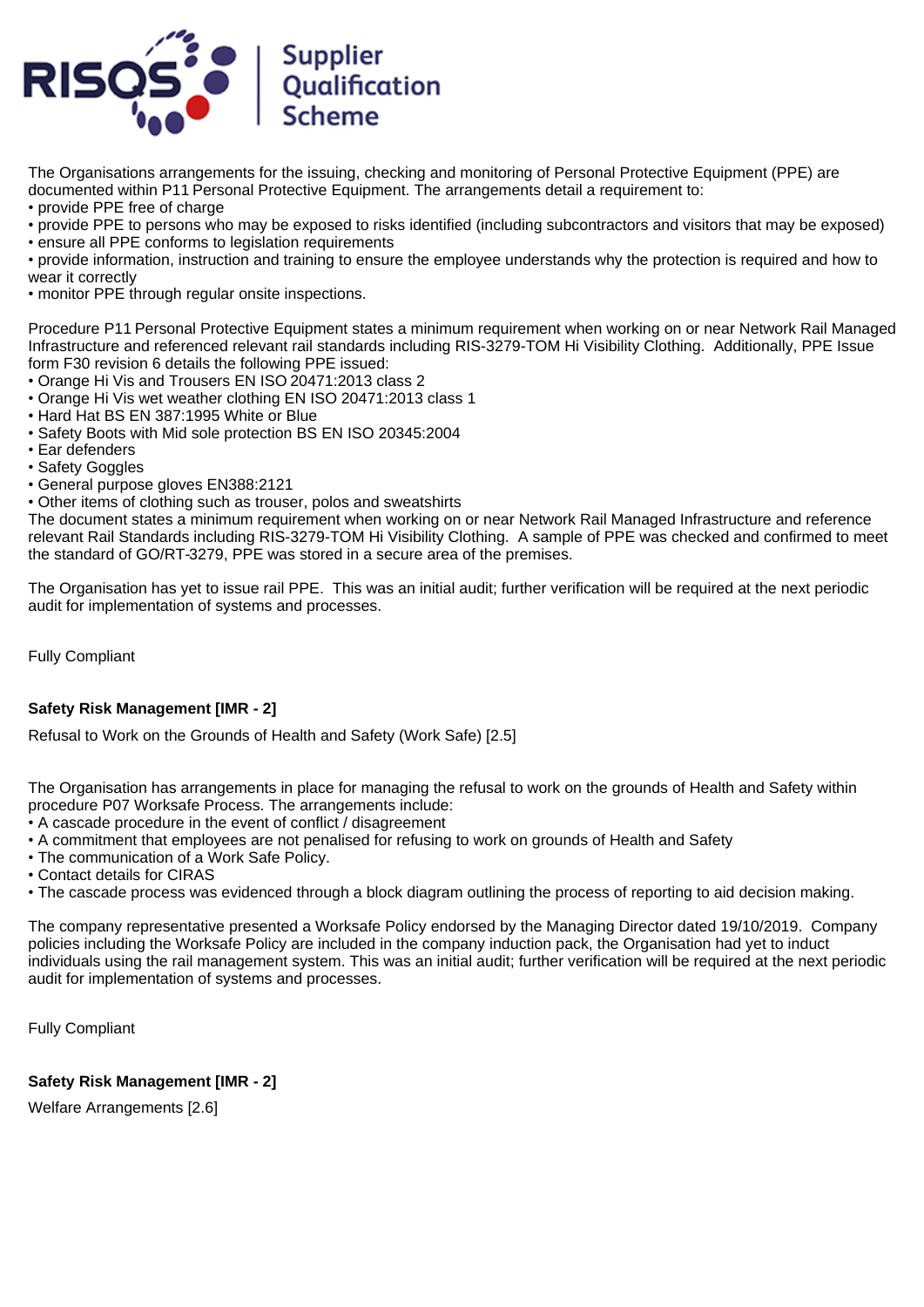

The Organisation's arrangements for ensuring that adequate welfare facilities are provided for personnel under their control can be seen within P10 Risk Management dated October 2019. The documentation observed is compliant with: • the Construction (Design and Management) regulations 2015

- the Managing Health and Safety in Construction, HSE Guidance L153
- the standard NR/L3/INI/CP0036 and S1552 for TfL

The procedure details a requirement for the Organisation to supply the following provisions:

- Rest room
- Sanitary facilities
- Drying room
- Drinking water
- Storage facilities.

The Organisation ensure assessment and communication of welfare arrangements through the completion and issue of Site-Specific Instructions. The implementation was evidenced through the production of Site-Specific Instructions DTQ/ENG/SSI/E2004 dated November 2019 to November 2020 for the completion of Engineering Works on TfL stations. The document stated welfare facilities located on the nearest station.

Method Statement ATC System Readiness dated 22/10/2019contained pertinent information and stated Station Welfare facilities identified as in agreement with the local Station Supervisor, alternative arrangements would be made in conjunction with the client. Bottled water was made available on site.

This was an initial audit; further verification will be required at the next periodic audit for implementation of systems and processes.

Fully Compliant

# **Safety Risk Management [IMR - 2]**

Communication and Coordination [2.7]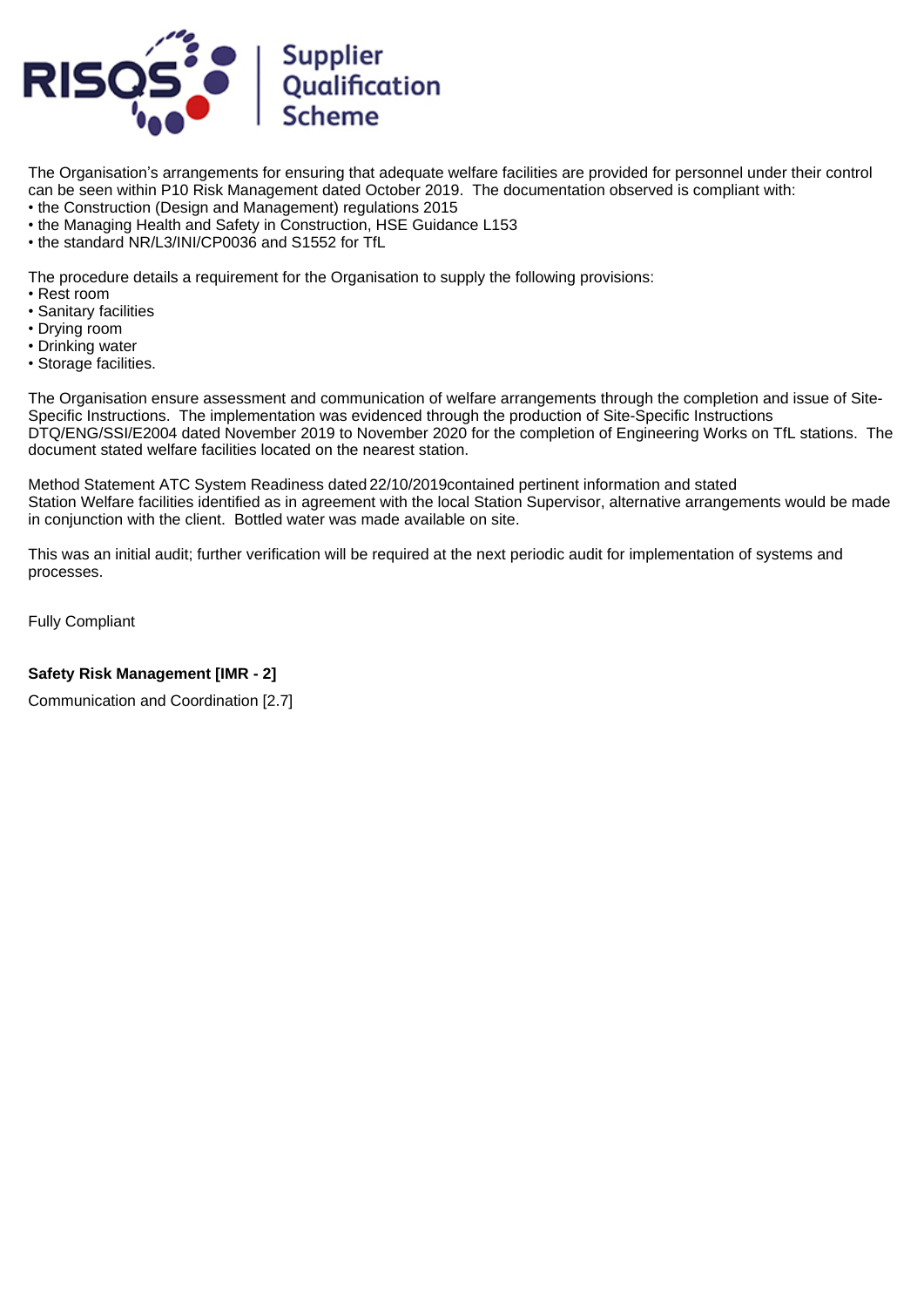

The Organisation has demonstrated an ability to provide arrangements for the communication and coordination of works, in direct compliance with CDM 2015, through the creation and briefing of the following material:

- Method Statements
- Risk Assessment
- COSHH Assessments

Additionally, the Organisation provides the following communication channels to ensure coordination with their own employees, subcontractors and any other party affected by their works:

- Tool Box Talks
- Site Inductions
- Safety Briefings

The Organisation had received a recent Safety Newsletter issued by the Rail Consultant (issue 24 dated Autumn 2019), the newsletter provided up to date Safety central and railway specific toolbox talk briefing information, such as:

- Worker Fatigue
- Trackworker near miss
- Environmental Damage
- Buried Services
- CIRAS Ladder fatality
- Updated Company Standards 113
- Updated Group Railway Standards.

The organisation receive and record all safety briefings including pertinent toolbox talks using bespoke software. The latest safety briefings received were sampled and included:

- NRA19-13 Access gate safety
- HSEB 41 -2019 Planning to avoid crime and disorder
- 488 CAN287 SPC PWT EH Responsibilities
- HSEA 486 Tragic Accident at Waterloo Station.

The safety briefings listed above had not been issued to staff.

The company are a new supplier and currently do not sponsor staff, therefore no safety briefings have been issued by Data Tech Holdings Ltd at the time of audit. This was an initial audit; further verification will be required at the next periodic audit for implementation of systems and processes.

Fully Compliant

# **Safety Risk Management [Sentinel - 2]**

Personal Protective Equipment [2.1]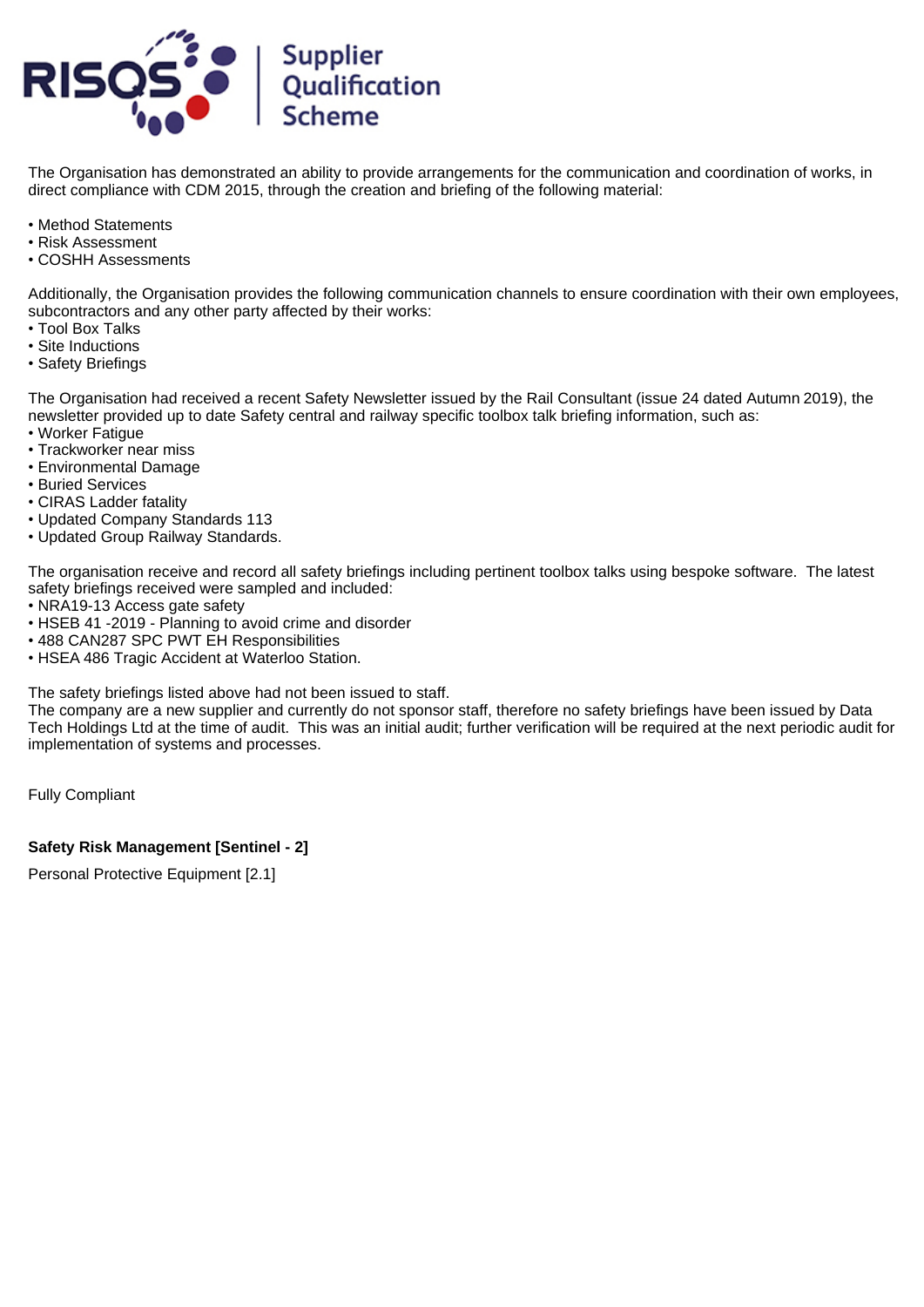

The Organisations arrangements for the issuing, checking and monitoring of Personal Protective Equipment (PPE) are documented within P11 Personal Protective Equipment. The arrangements detail a requirement to:

- provide PPE free of charge
- provide PPE to persons who may be exposed to risks identified (including subcontractors and visitors that may be exposed)
- ensure all PPE conforms to legislation requirements
- provide information, instruction and training to ensure the employee understands why the protection is required and how to wear it correctly
- monitor PPE through regular onsite inspections.

Procedure P11 Personal Protective Equipment states a minimum requirement when working on or near Network Rail Managed Infrastructure and referenced relevant rail standards including RIS-3279-TOM Hi Visibility Clothing. Additionally, PPE Issue form F30 revision 6 details the following PPE issued:

- Orange Hi Vis and Trousers EN ISO 20471:2013 class 2
- Orange Hi Vis wet weather clothing EN ISO 20471:2013 class 1
- Hard Hat BS EN 387:1995 White or Blue
- Safety Boots with Mid sole protection BS EN ISO 20345:2004
- Ear defenders
- Safety Goggles
- General purpose gloves EN388:2121
- Other items of clothing such as trouser, polos and sweatshirts

The document states a minimum requirement when working on or near Network Rail Managed Infrastructure and reference relevant Rail Standards including RIS-3279-TOM Hi Visibility Clothing. A sample of PPE was checked and confirmed to meet the standard of GO/RT-3279, PPE was stored in a secure area of the premises.

The Organisation has yet to issue rail PPE. This was an initial audit; further verification will be required at the next periodic audit for implementation of systems and processes.

Fully Compliant

# **Environmental Management [IMR - 3]**

Environmental Risk [3.1]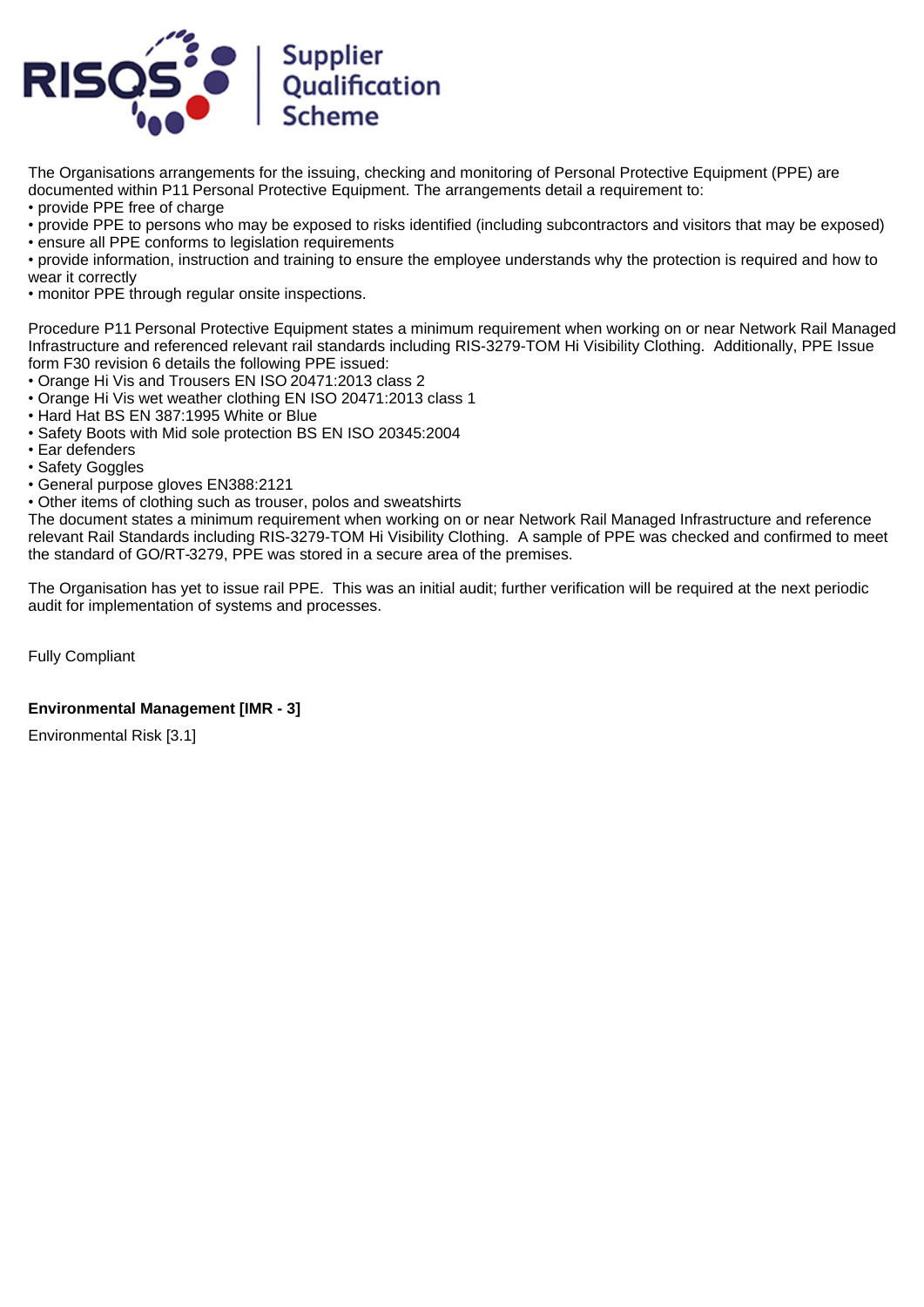

The Organisation is committed to meeting the requirements of applicable environmental legislative requirements and the standard BS EN ISO 14001:2015. The Supplier achieves this through the implementation of: • an Environmental Policy endorsed by the Managing Director dated August 2019

- an Environmental Management System which contains
- a Legal Register
- an Aspects and Impacts Register
- Environmental processes for communication, monitoring and measuring
- Emergency processes and plans for environmental incidents
- Environmental control procedures
- competent personnel.

The organisation maintain an Aspects & Impacts Register (document F16 revision 1 dated 09/10/2019). The form documented key aspects as identified by the scope of business activities. The following key aspects had been identified:

- Sewage from onsite sanitary facilities
- Use of paper and office products
- Ecology & natural habitats
- Asbestos in existing buildings
- Ecology in existing habitats
- Removal of waste materials
- Fuel storage
- Noise & Dust
- Transport
- Noxious Weeds
- Removal of site material
- Fuel Storage.

The company are a registered waste carrier and presented a current Waste Carrier Licence certificate CBDU307987 valid until unless revoked 01/10/2022. The organisation is registered as an upper tier waste carrier and dealer.

Key legislation was listed within the company Document Register & Compliance Matrix form F01. Key legislation identified included:

- Wildlife & Countryside Act 1981
- Town & Country Planning Act
- Environmental Protection Act 2003
- Water Resources Act 1991
- Hazardous Waste Regulations.

Fully Compliant

### **Human Resources including Occupational Health Management [Sentinel - 3]**

Contract of Sponsorship Management [3.1]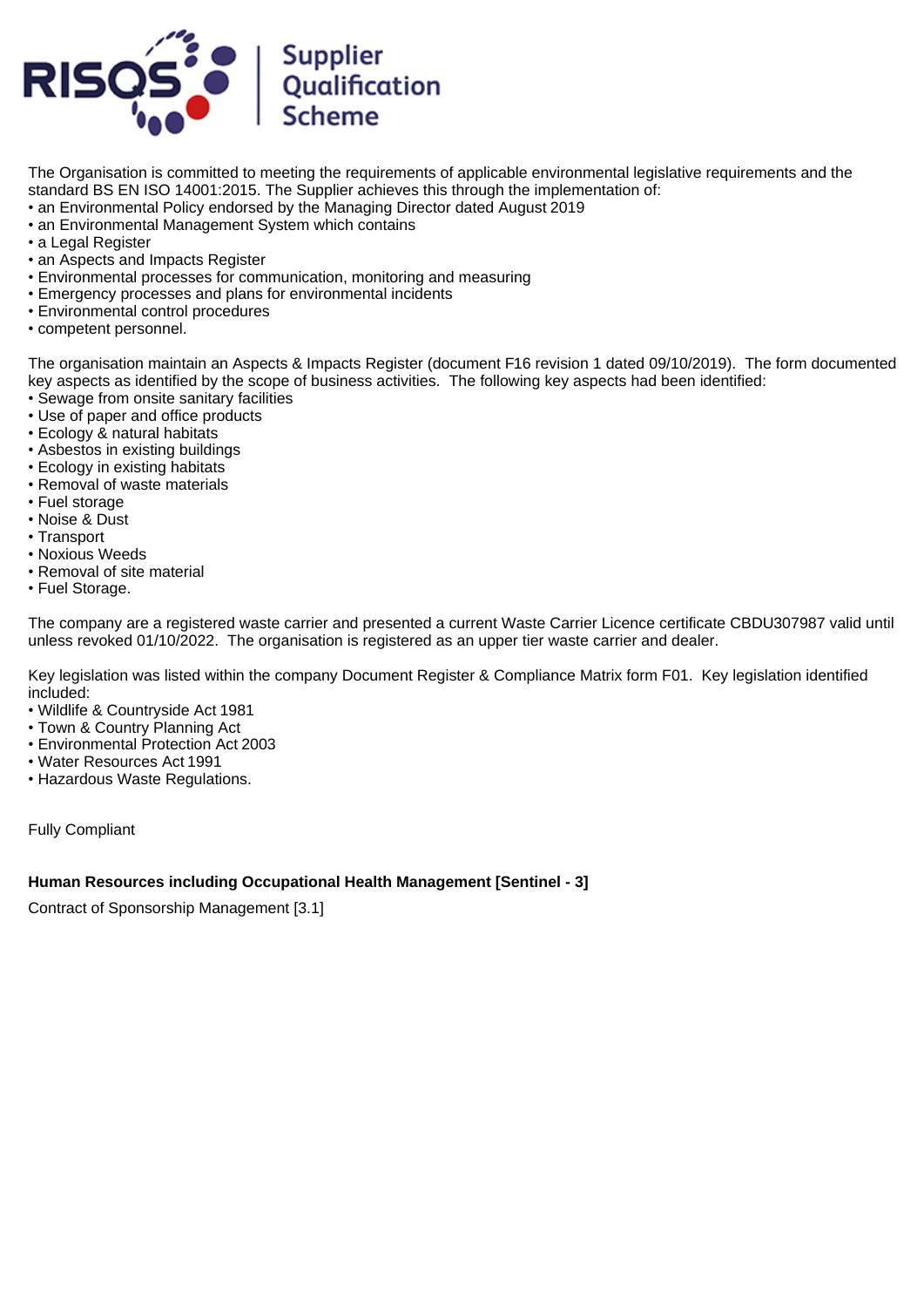

The procedure P02 Inductions, Medicals and PTS Management details the processes for establishing a 'Contract of Sponsorship' with each Individual Sentinel Card Holder. As part of the contract of sponsorship, the Organisation has processes for:

• the provision and management of a valid Sentinel Card

- defining the contractual relationship between the primary sponsor and individual, and whether sub- sponsors are permitted • the provision of safety critical equipment to enable them to undertake their responsibilities track side
- undertaking checks of an individual's suitability to work on the relevant rail infrastructure prior to engaging in a contract of sponsorship

• delivery of an Induction Briefing which will include as a minimum the rules and responsibilities contained within the Sentinel Scheme Rules

- issue of PPE branded with the Primary Sponsor logo
- delivery of regular briefings, Rule Book Updates and Sentinel Scheme Rule Updates
- the provision for training and assessment events at required intervals
- controlled issue of personal issue information such as Handbooks and relevant Standards
- providing advice, guidance or instruction on any restrictions based on medication and other medical fitness issues
- mentoring support to develop the competence of the individual
- monitoring the return of all relevant passes and permits.

The company representative provided a template Primary Sponsor Contract form F31 the document records the following personal details:

- Individual personal details
- Sentinel number
- Statement of contract of sponsorship
- Individual acceptance.

The company have yet to Primary Sponsor any individuals and await the outcome of this audit in order to set up a Sentinel portal. This was an initial audit; further verification will be required at the next periodic audit for implementation of systems and processes.

Fully Compliant

# **Human Resources including Occupational Health Management [Sentinel - 3]**

Management of Sub Sponsors [3.2]

The procedure 02 Recruitment, Inductions, Medical and PTS Management section 3.2 details the arrangements for the management of sub-sponsors. The arrangements include:

• a process for reviewing and then either approving or rejecting the sub-sponsors request

• a documented list of Sub-Sponsors and any associated agreements for sharing of labour that are in place between the organisations

- a process for reviewing Sentinel Reports, and for analysing usage by Sub-Sponsors
- a process for obtaining information on an individual from the Sub-Sponsor

• Sub-Sponsor being responsible for providing all information to the Primary Sponsor to enable them to manage the overall safety of the individual. This includes, but is not limited to:

- Information on working hours
- Safety incidents
- Competencies used and competence short- falls.

This was an initial audit; further verification will be required at the next periodic audit for implementation of systems and processes.

Fully Compliant

# **Human Resources including Occupational Health Management [Sentinel - 3]**

Misconduct Processes [3.3]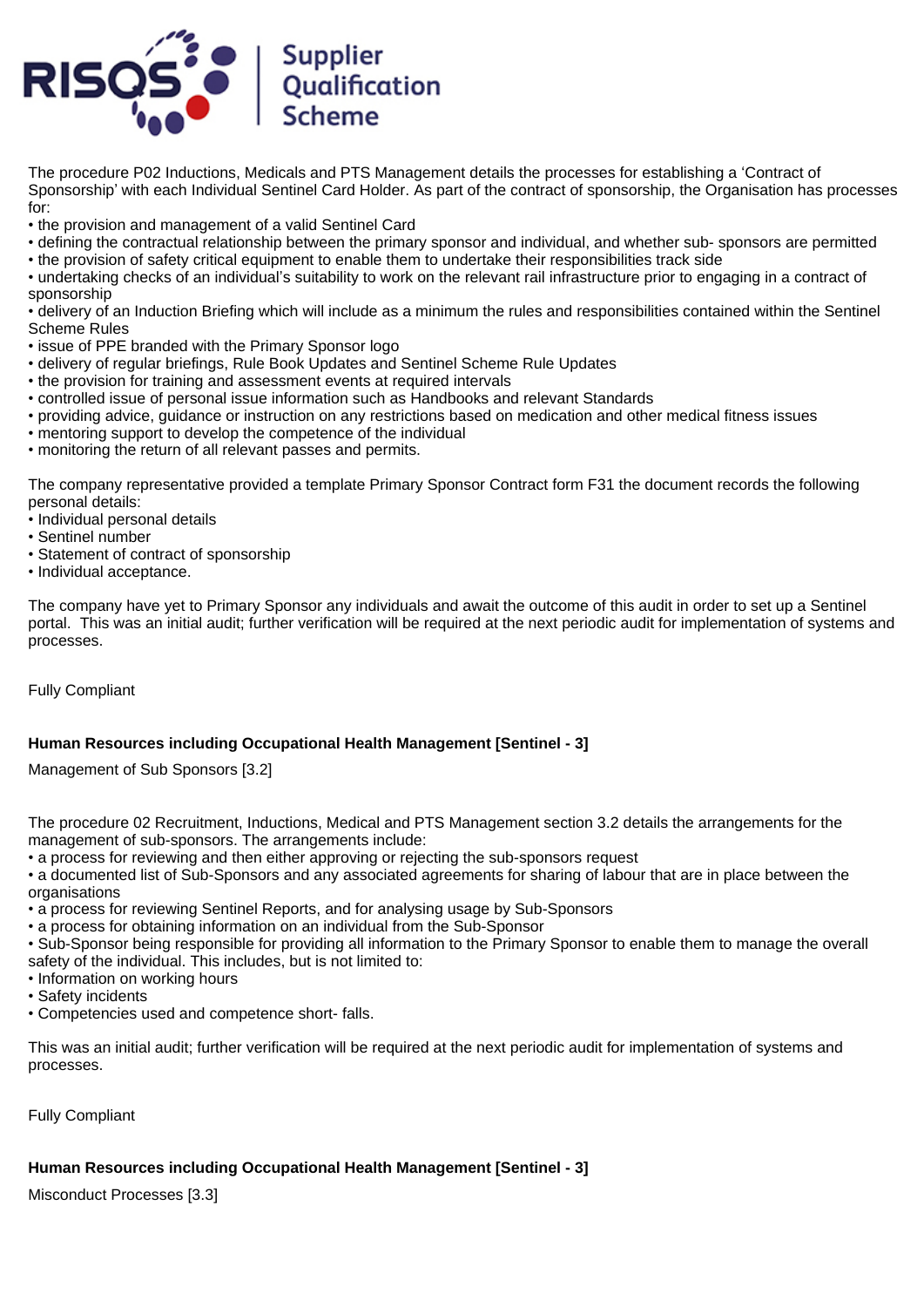

The Organisation has the procedure 02 Recruitment, Inductions, Medical and PTS Management section 4 which details the processes and documented responsibilities for misconduct reporting and investigation, where any suspected misconduct event becomes apparent. The process includes:

• The collection of information from sub-sponsors to enable the collation and conclusion of the Local Investigation.

• Responsibility for maintaining all records associated with the sponsorship of an individual, as required by the Sentinel Management System.

• The requirement to maintain all records associated with a misconduct investigation and provide these to the relevant infrastructure manager in the event of a Formal Investigation or Appeal Hearing.

• The requirement for the Organisation not to de-sponsor an individual on the grounds of misconduct without first investigating and holding a misconduct hearing for that individual.

The company procedure 02 Recruitment, Inductions, Medical and PTS Management states that the company cannot desponsor an individual following an allegation of a breach of the Sentinel scheme rules until an investigation is concluded. Investigations will be undertaken in accordance with the company procedures detailed in 02 Recruitment, Inductions, Medical and PTS Management.

The organisation are a new supplier and currently do not sponsor staff. This was an initial audit; further verification will be required at the next periodic audit for implementation of systems and processes.

Fully Compliant

# **Human Resources including Occupational Health Management [Sentinel - 3]**

Occupational Health [3.4]

The supplier has arrangements in place for checking that workers under its control meet and maintain the health requirements as specified by Network Rail and the Railway Industry Standards. The arrangements in 02 Recruitment, Inductions, Medical and PTS Management section 11 include:

- completion of a medical self-assessment using form F08 on an annual basis.
- the organisation may use a medication checking service in order to check over the counter or proscribed medication
- carrying out pre-employment medical examinations
- checking that persons engaged to work on the rail infrastructure meet the requirements set out for 'Pre- employment, preappointment & periodic testing for Alcohol & Drugs
- a process for managing any employee declaring:
- a negative change to their state of health
- the taking of prescription drugs that may impact on the safety of themselves or others
- obtaining medical self-certifications for Track Visitor Permits
- checking their supplier's arrangements for employee medicals.

The company did not have Sponsored Staff at the time of audit. This was an initial audit; further verification will be required at the next periodic audit for implementation of systems and processes.

Fully Compliant

# **Human Resources including Occupational Health Management [Sentinel - 3]**

Alcohol and Drugs Management [3.5]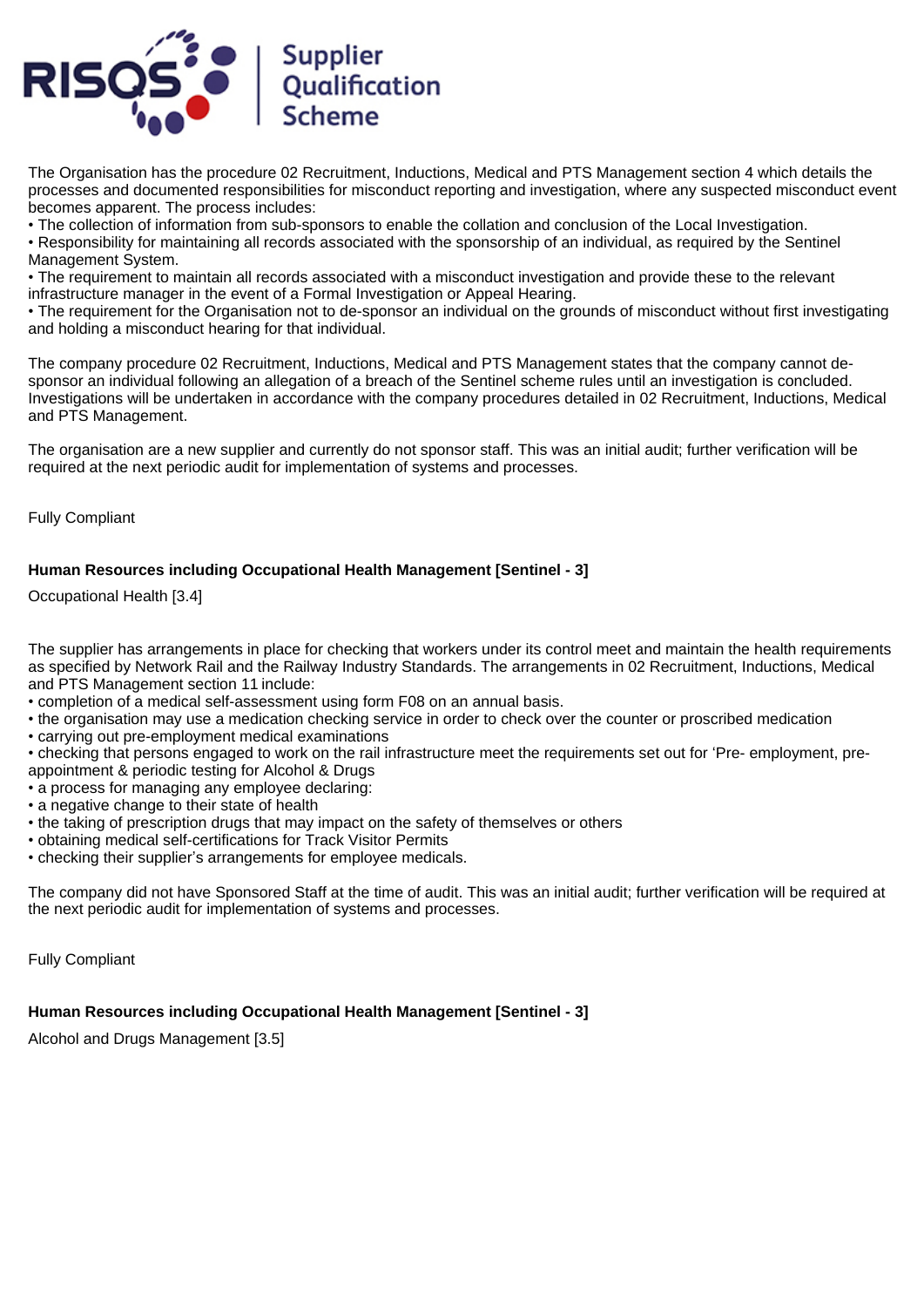

The procedure P03 Drugs & Alcohol dated October 2019 provides the arrangements for checking that all workers under its control do not access the rail Infrastructure (e.g. Network Rail, TfL) or carry out safety critical tasks while under the influence of alcohol or drugs. The arrangements include:

• adherence with Railway Group Standard RIS-8070-TOM and Network Rail Company Standard NR/L1/OHS/051 Drugs & Alcohol.

- Unannounced screening will be in accordance with NR/L2/OHS/00120
- briefing employees on alcohol and drugs
- managing employees (and their suppliers' employees) taking prescription and over the counter medicine
- selecting and appointing an approved alcohol and drugs testing provider
- routine, pre-appointment testing
- carrying out annual Alcohol & Drugs screening (TfL requirement)
- 'Fit for Work' policy
- carrying out a risk-based programme of random testing (5% per annum)
- carrying out 'for-cause' testing following accidents, serious incidents or suspected of being unfit through alcohol or drugs
- implementing actions following a failure of an alcohol and drugs test
- access and update arrangements to Sentinel databases for changes to status of sponsored 'Sentinel' employees
- dealing with appeals.

The company Document & Legal Register stated; "when on TfL LU standard S1257 A2 Drugs & Alcohol will be adhered to".

The organisation held a valid For Cause Contract with Alere Toxicology valid until 13/11/2020.

This was an initial audit; further verification will be required at the next periodic audit for implementation of systems and processes.

Fully Compliant

# **Human Resources including Occupational Health Management [Sentinel - 3]**

Fatigue Management [3.6]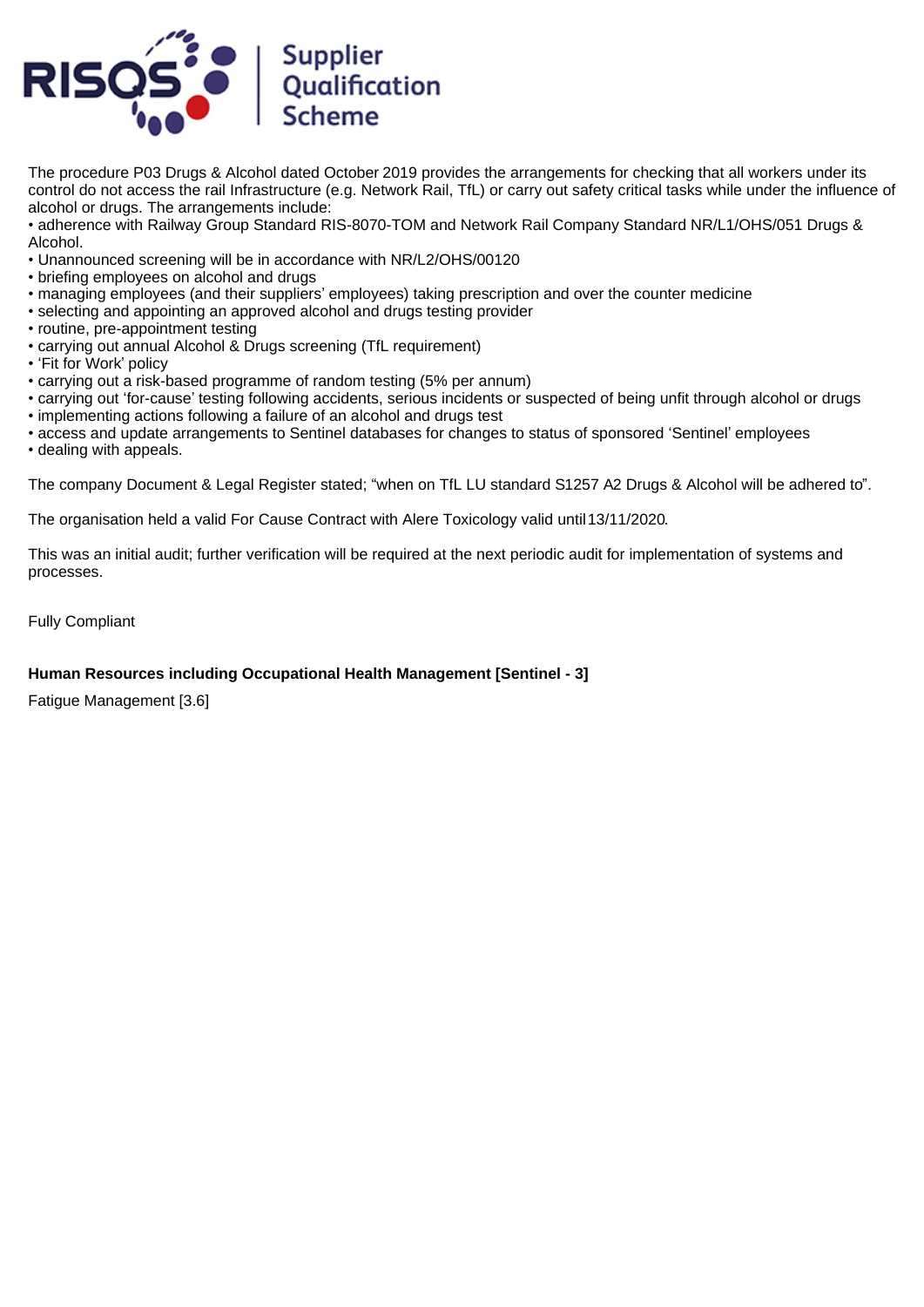

The Organisation proactively plans all work to avoid fatigue. The process and guidance on fatigue management can be found within procedure P06 Management of Fatigue. The process for the Organisation to adhere to is as follows: Conform with the requirements of TfL standard S1552 Contract QUENSH, including:

- Minimum of 11 hours break between shifts;
- not work more than 72 hours in a 72-hour period
- Not work more than 6 consecutive shifts within 7 days
- not work more than 12 consecutive shifts within any 14-day period
- not work more than 12-hour shift.
- all work hours are to be pre-planned to ensure exceedances are not likely to occur
- ensure good Site Supervision to ensure works are delivered on time
- provide a risk mitigation system in the event of potential exceedance
- Exceedances will be risk assessed using form F07 by the Resources Manager.
- appoint a senior Manager to ensure all mitigation measures are applied in the event of an exceedance.
- refusal to work policy to be in place and staff not penalised for refusing to work on the grounds of Health and Safety (exceedance of hours)
- regular communication of a Fatigue Management (Working Hours) Policy.

The Organisation held a template Hours Exceedance Authority form (F07), for the purposes of conducting a risk assessment and authorising an exceedance in working hours. Hours Exceedance Form F07 documented:

- Personal & Site information
- Supervisors assessment of existing risk such as;
- Number of hours worked
- Existing travel time to and from site
- Number of rest breaks received or required
- Nature of the work to be undertaken
- Next rostered shift
- Approval from the company Managing Director
- Authorisation
- Acceptance.

The Resource Manager programme engineers for the shift utilizing Excel spreadsheets, which is programmed as 8 hours. Any overrun is controlled by the Compliance Manager who completes a risk assessment following a telephone interview of all staff involved; to confirm shift requirements and existing fatigue concerns. SPC checks are completed prior to each shift whereby the SPC completes a fitness to work check of employees & sub-contractors, the checks are signed for on the Person in Charge Evacuation Registration (PICER).

Fully Compliant

#### **Management of Accidents and Incidents [IMR - 4]**

Accident and Incident Reporting and Investigation [4.1]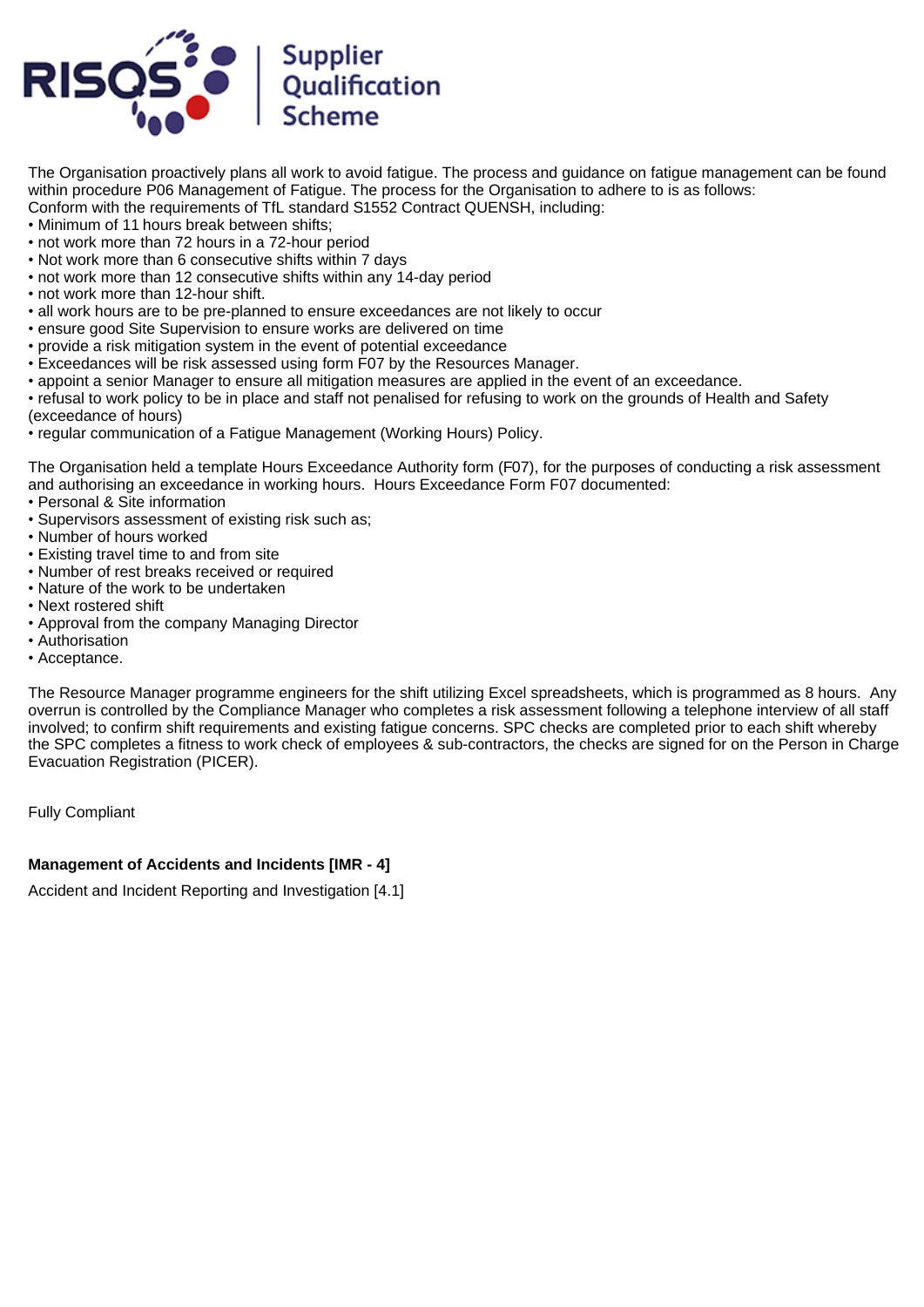

The Organisation's arrangements for the investigating and reporting of all accidents, incidents, near misses and close calls are documented within the procedure P08 Accident Reporting, Investigation, First Aid & Incident Response. The arrangements are as follows:

- staff are to provide an immediate and initial response:
- Appropriate corrective action is taken, contact the emergency services, provide first aid
- contact Close call system, client and/or HSE
- evidence to be gathered and the following record of information to be maintained:
- analysis of the information to be performed by a competent professional
- direct and indirect causes to be identified
- control measures to be applied to prevent re-occurrences
- lessons learned to be briefed to all staff
- control measures to be regularly reviewed for effectiveness in line with the monitoring and measuring procedures.

The organisation monitor accident statistics using an Accident & Incident spreadsheet for year to date from 2018. The document monitors:

- Details of the incident
- Illness
- No Injury incidents
- major injury
- Lost Time
- RIDDOR
- Environmental incident
- Total Shifts lost

The document was for Data Technologies Ltd and would be utilised by Data Tech Ltd in the future. The document provided adequate accident & incident analysis.

Accidents or Incidents would be initially reported using form DTQ/SQS/FRM/0047 Accident/Incident Form. The document template was seen to record:

- Type of accident
- Details of the injured party
- Details of the incident such as:
- Time & date
- Location
- Details of the incident
- Cause
- Treatment.

The completed Accident Report Form generates an Accident Investigation Report DTQ/SQS/FRM/0013 completed by the Health & Safety Manager. The form documents:

- Environment & weather conditions
- Personal details such as:
- Nature of the injury and any treatment given.
- Account of the incident
- Actions taken
- Investigation
- Correct PPE
- Briefings
- Housekeeping
- Guarding
- Environmental issues
- Spill Kits
- Third Party involvement
- Root cause analysis.

This was an initial audit; further verification will be required at the next periodic audit for implementation of systems and processes.

Fully Compliant

# **Management of Accidents and Incidents [IMR - 4]**

Emergency and Contingency Planning [4.2]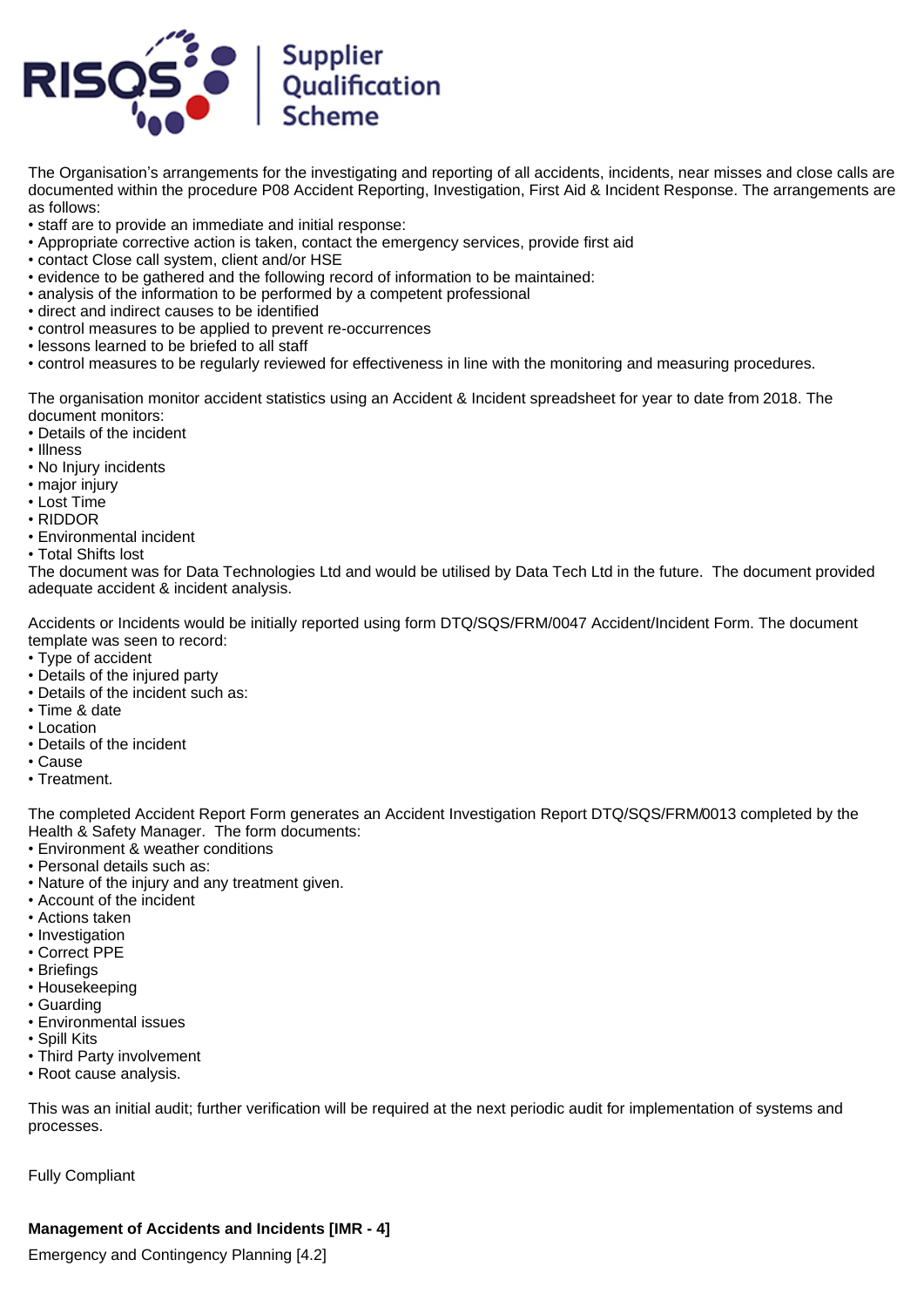

The Organisation has arrangements documented within P08 Accident Reporting, Investigation, First Aid & Incident Response section 12 Emergency Plan to assist staff who are involved in dealing with emergency arrangements. The purpose of the procedure is to assist with reaching decisions but is not intended to restrict good judgement. The procedure covers:

- incidents occurring on the Network Rail Managed Infrastructure
- instructions for the COSS to contact the controlling signaller
- identification of staff through the provision of adequate PPE with the company logo
- first aid arrangements on site
- receiving instructions in the event of a major emergency from a Command Officer and/or British Transport Police.

Arrangements for responding to emergencies while undertaking work on the rail infrastructure can be found within Method Statements. The arrangements include:

- emergency response plan specific to the site
- an emergency contact list
- provision of equipment for use in the event of an emergency
- provision of competent personnel.

Company issued method statements and work package plans were sampled in order to ascertain emergency planning:

DTQ/ENG/MET/00018 Automatic Train Control System Readiness dated 22/10/2019. The following emergency arrangements were documented:

- Arrangements for fire and firefighting provision
- Actions to take if flood affect work site or operatives
- Terrorist or criminal acts
- Environmental emergency's, noise levels will be assessed in accordance with RA024.
- Medical emergencies
- Asbestos disturbance
- RIDDOR actions for major incidents and minor incidents.

Site specific Instruction forms will be generated for each work site using form DTQ/ENG/SSI/E2004. The form details:

- Work locations
- Work zone access & egress arrangements
- Specific site information, such as:
- Section 12 noise abatement
- NWR Interface
- Noise sensitive area
- Depot interface
- Conservation area
- Evacuation procedure and staff assembly point.
- Location and control methods for Asbestos containing materials along the route.

Fully Compliant

# **Management of Accidents and Incidents [IMR - 4]**

Restoration of Service (Business Continuity) [4.3]

The Organisation's arrangements for the preparation and implementation of a business continuity management process is detailed within Business Continuity Plan Policy POL 11 Revision 1, the Business Continuity Plan was endorsed by the Managing Director dated 19/10/2019. The Business Continuity Plan (BCP) includes scenarios for:

- Loss of staff through illness, injury or death
- Damage to company buildings
- Loss of IT systems
- Loss of documentation
- Main office lock out.

The business IT system is server based with cloud fall back to provide system critical access. In the event the office facilities cannot be utilised staff have remote log in with the ability to work from other locations and all staff have remote email access. The IT system is tested monthly by a third-party IT provider.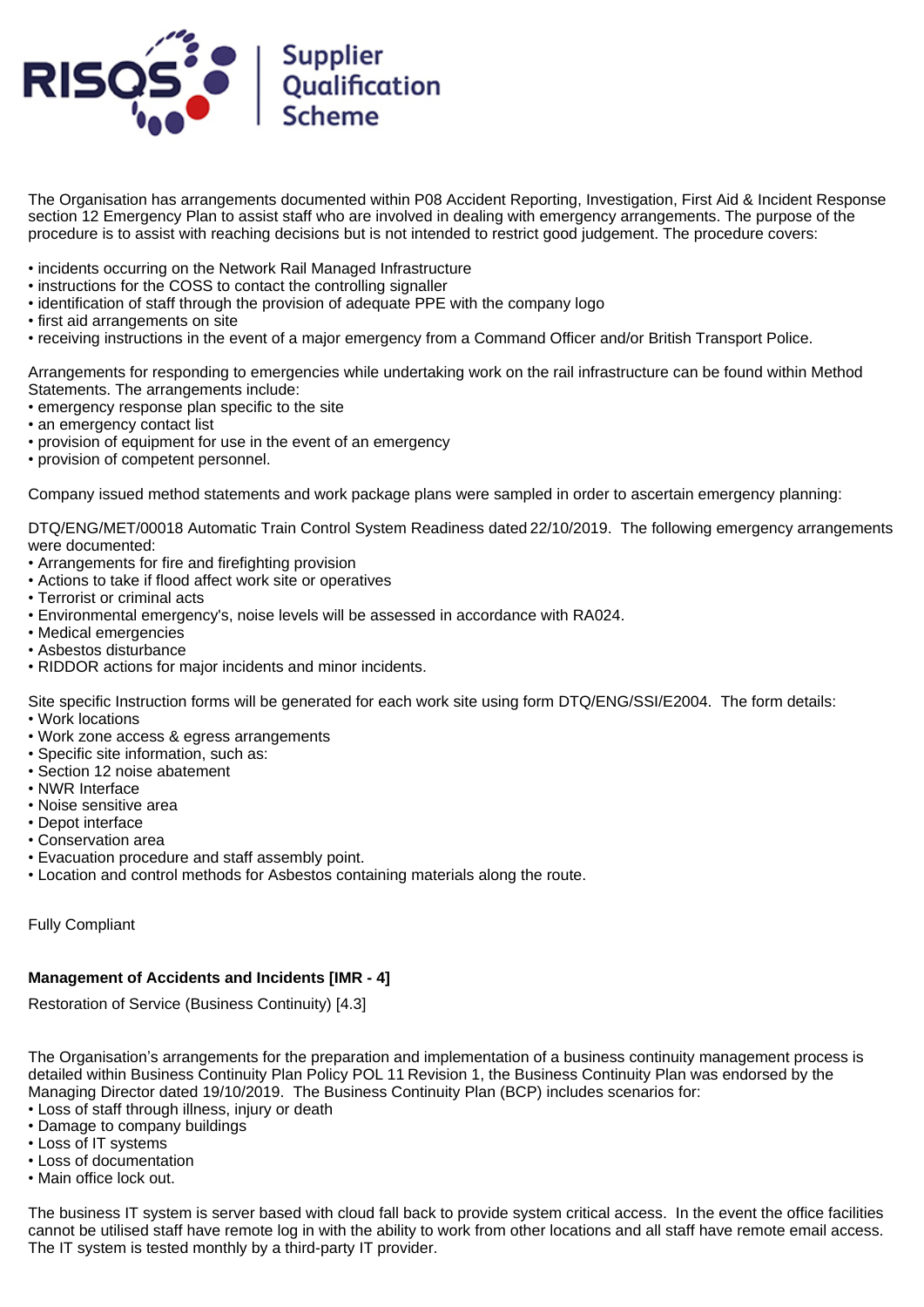

Fully Compliant

# **Supply Chain Management [IMR - 5]**

Supplier and Subcontractor Management [5.1]

The Organisation ensures effective supplier and subcontractor management through the process detailed within procedure P09 Purchasing & Sub-contractors. The process is documented as:

- all new Supplier requests to be sent to the Procurement Department
- Suppliers Questionnaire to be issued to the potential new Supplier
- returned Questionnaires to be reviewed by the Contracts Manager
- successful applicants will be added to the managed and monitored approved suppliers list
- evidence of Suppliers insurances and certifications to be managed on an annual basis
- approved Suppliers performance to be monitored through regular inspection and/or audit.

• Wherever possible, products & services will be procured from companies operating systems with standards such as 14001:2015 & 9001:2015.

The organisation maintain an Approved Supplier Database using bespoke software. The database was sampled for the following suppliers:

- Express Medicals Ltd, -Rail Medical provider -RISQS ID 2248 expiry 12/02/2020.
- Safeaid Rail PPE provider RISQs ID 2506 expiry 05/05/2020.

Details obtained for the supplier listed above included:

- H&S, Environmental & Quality Policy
- D&A Policy
- ISO certificates for:
- ISO 9001
- ISO 14001
- ISO 18001
- ISO 27001
- ISO 22301
- RISQS expiry date
- Associated accreditations
- Accident reporting data.

The Organisations Supplier Questionnaire DTQ/SQS/FRM/1005 requested the following business information:

- Company details
- Accreditations
- Company policies
- Accident Incident details
- Insurance details
- labour supply including providing all relevant certificates.

This was an initial audit; further verification will be required at the next periodic audit for implementation of systems and processes.

Fully Compliant

# **Competence Management [IMR - 6]**

Recruitment and Induction [6.1]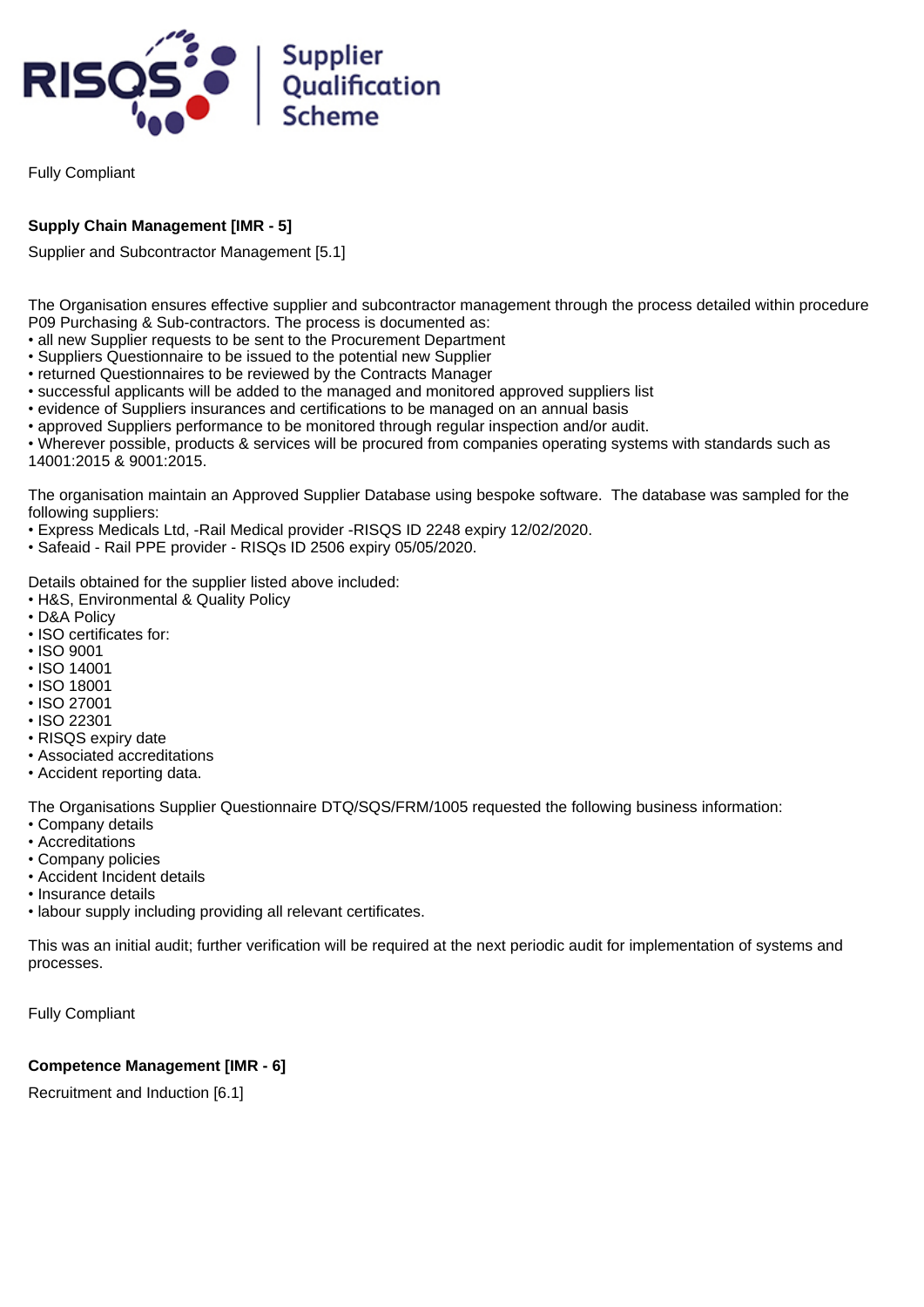

The Organisation provides the arrangements for the recruitment and induction of employees, and others under its control within procedure P02 Recruitment, Induction, Medicals and PTS Management.

The Recruitment process is documented as:

- evaluation of competency needs to be undertaken by a competent person who has knowledge of the requirements of the job
- job specification drafted
- interview and selection stage to be undertaken by an interviewer with knowledge to compile a question set applicable to the role
- reference checks performed
- verbal offer
- candidate entered onto a Competence Management Database managed by the Sentinel administrator
- induction.
- Candidate will be entered onto the Sentinel Database.

The following inductions are performed following recruitment:

- company induction
- department/ site induction.

The business have a template New Induction Checklist, the checklist will record the issue and briefing of the following topics:

- Company background
- Company Policies
- Training requirements
- Certification requirements
- Banned Items
- Health & safety requirements
- Responsibilities on site
- welfare arrangements Occupational Health
- Briefings
- PPE requirements
- Rail Specific requirements
- Site documentation such as:
- Method statements
- Site specific work instructions
- HazMat material
- COSHH assessments
- Safe systems of work
- Accident reporting procedures
- Manual Handling.

The company are a new supplier and have not inducted staff using the New Induction Checklist. This was an initial audit; further verification will be required at the next periodic audit for implementation of systems and processes.

Fully Compliant

# **Competence Management [IMR - 6]**

On-going Competence Management [6.2]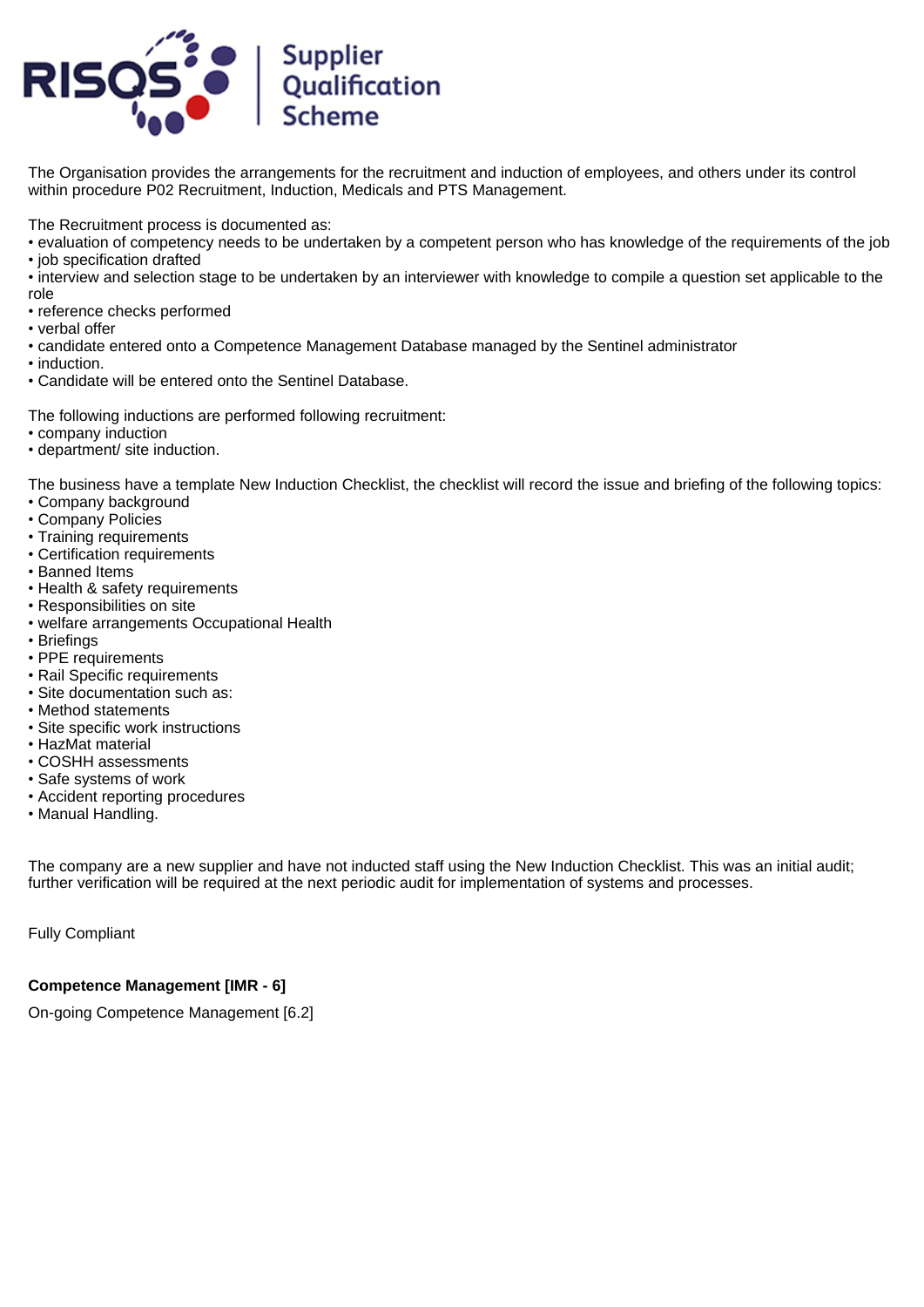

The Organisation provides arrangements for the on-going competency management requirements within the procedure P05 Competence Management. The arrangements are:

- Line Managers and Sentinel Administrator to assess the training requirements of the Organisation
- initial competency requirement assessment to be performed on all new starters
- annual performance appraisals to be staged to discuss on-going competency requirements

• the development and on-going management of a competency matrix to ensure all competencies in place are sufficiently managed

• training and support request process for the on-going development of staff.

The organisation maintain a skills database, the system holds details of all employees and allows a report to be generated for each skill set or competency. Upcoming training will be auto generated in a report using a traffic light system; (Green) 1 week or greater, (amber) training required within one week, (red) training expired.

Included rail and vocational training such as:

- ICI-LU
- PTS & D&A
- Basic Track Awareness
- NWR OLEC
- TFL (ERA) Equipment room awareness
- NEWR Medical
- PWT Medical
- PASMA
- First aid at work
- Confined space entry

The company are a new supplier and have not inducted staff using the rail management system. This was an initial audit; further verification will be required at the next periodic audit for implementation of systems and processes.

The Organisation have implemented a Familiarity Matrix for PWT staff. The document records booking on details and information required for PWT's to retain their licence. Information to be recorded, included:

- Line
- Type i.e. complex or simple area
- Location from and to
- Date
- Job number
- Each PWT has a dedicated tab which displays every area the PWT has ever booked.
- Details of NVQ packs
- Initial assessment
- First pass verification

Additionally, booking on and off track will be monitored using a document entitled "13-week sheet". The document is constantly monitored on a daily basis to monitor:

- Book on date
- Third party assessment
- Safety Critical Card expiry
- Log book issue.

Fully Compliant

#### **Plant & Equipment [IMR - 7]**

Management, Maintenance and Servicing [7.1]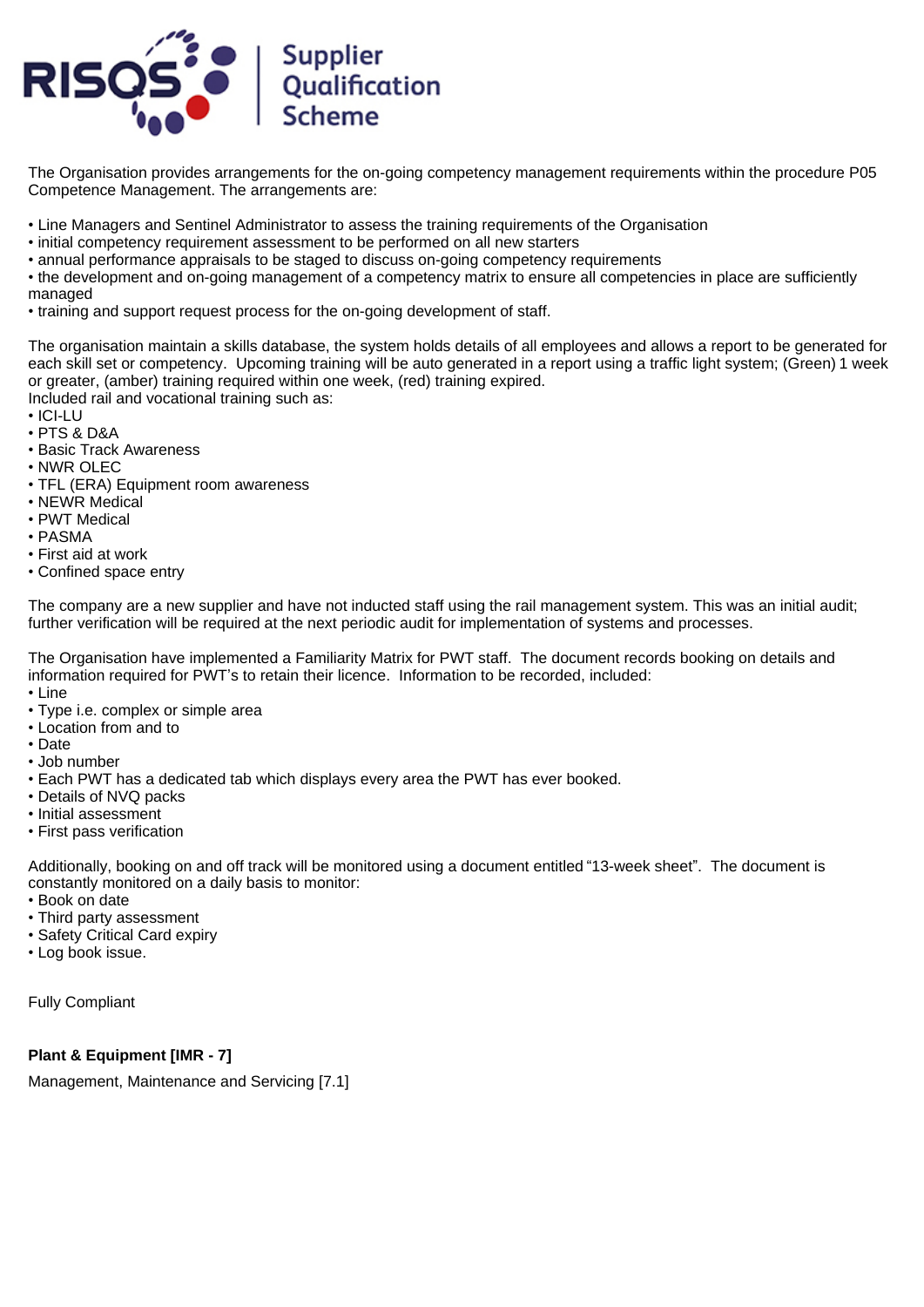

The Organisation ensures that its work equipment is fit for purpose through the implementation of the following arrangements documented in Procedure P14 Control of Plant & Equipment. The arrangements are:

• implementation and management of an Asset Register

- quarantine and non-conformance process in place and briefed to staff
- routine inspection, maintenance and service of all equipment
- provision of competent staff (which includes competent Fitters, Service Engineers and Operatives)
- provision of training for the use, maintenance and management of plant and equipment
- provision of adequate supervision and mentoring.

Equipment database that will be utilised by Data Tech Ltd once operational and sponsoring staff.

- Serial number
- Asset number
- Brief description
- Location
- Inspection date
- Due date
- Type of inspection
- Certificate of calibration

The organisation-maintained forms for checks of equipment, listed as: DTQ/SQS/CHK/0009 Tower scaffold Fibreglass DTQ/SQS/CHK/0007 Ladders DTQ/SQS/CHK/0005 Stepladders DTQ/SQS/CHK/0002 Tripod & Retriever.

The company Quarantine procedure dictates that items are immediately tagged "not to be used" and placed in a designated quarantine area. Quarantined equipment will be brought back from site and stored in a secure area, tagged with do not use tags with date, DT number and action required, checked during the day shift to either rectify or send for disposal.

The company are a new supplier and at the time of audit did not own or operate plant & equipment as Data Tech ltd. This was an initial audit and further verification is required at the next periodic audit.

Fully Compliant

# **Human Resources including Occupational Health Management [IMR - 8]**

Occupational Health [8.1]